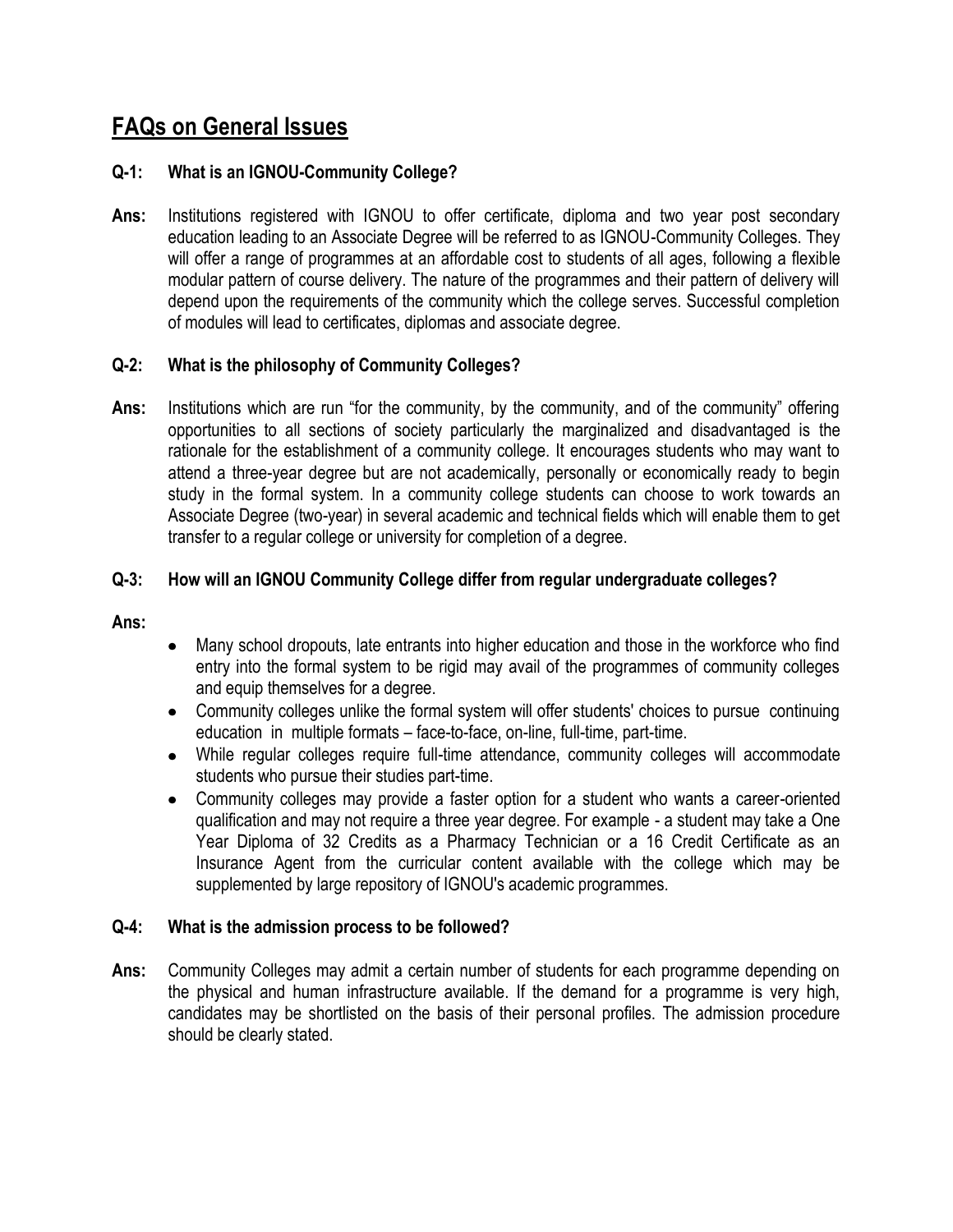# **Q-5: Will IGNOU affiliate Community Colleges?**

**Ans:** No. Community Colleges will be registered with IGNOU and the degrees will be conferred by IGNOU.

# **Q-6: What will be the structure of IGNOU Community Colleges?**

**Ans:** Community Colleges will be governed by a Community College Board / Board of Trustees comprising of the Founders/Management of the college, Representative of IGNOU, Local Government / District, Industry / Community Representatives. The College will also have an Academic committee and an Examination committee.

# **Q-7: What pedagogical methods should be followed in Community Colleges?**

**Ans:** As the student clientele in Community Colleges are likely to be those who want an early exit into the world of work and also those who would like to upgrade their existing skills for professional advancement, the participatory approach through group discussions, simulations and selfdiscovery is found to be most appropriate.

# **Q-8: Will IGNOU provide text books for use by Community Colleges?**

**Ans:** The material of IGNOU will be made available wherever required.

# **Q-9: Can programmes be offered in vernacular languages?**

**Ans:** Yes, all Community Colleges may offer programmes according to the local need but keeping in mind the requirements of the job market, a compulsory paper each in Functional English and Computer Literacy should be included. The Functional English component may be tailormade to the programme offered for example, Tourism-languages, sentences and speech commonly used in this sector.

# **Q-10: How will IGNOU help in the capacity development of its Community Colleges?**

- **Ans:** The large repository of courses and programmes developed by IGNOU will be made available to IGNOU community colleges through a content-sharing agreement for the purpose.
	- Skill-upgradation and pedagogy related training will be provided by IGNOU.
	- IGNOU's facilities for teleconferencing may be availed of by the community colleges.

# **Q-11: What will be the academic calendar for Community Colleges?**

**Ans:** Academic Calendars are to be drawn by the Community Colleges, based on the broad framework of admissions in January/July and examinations on June/December.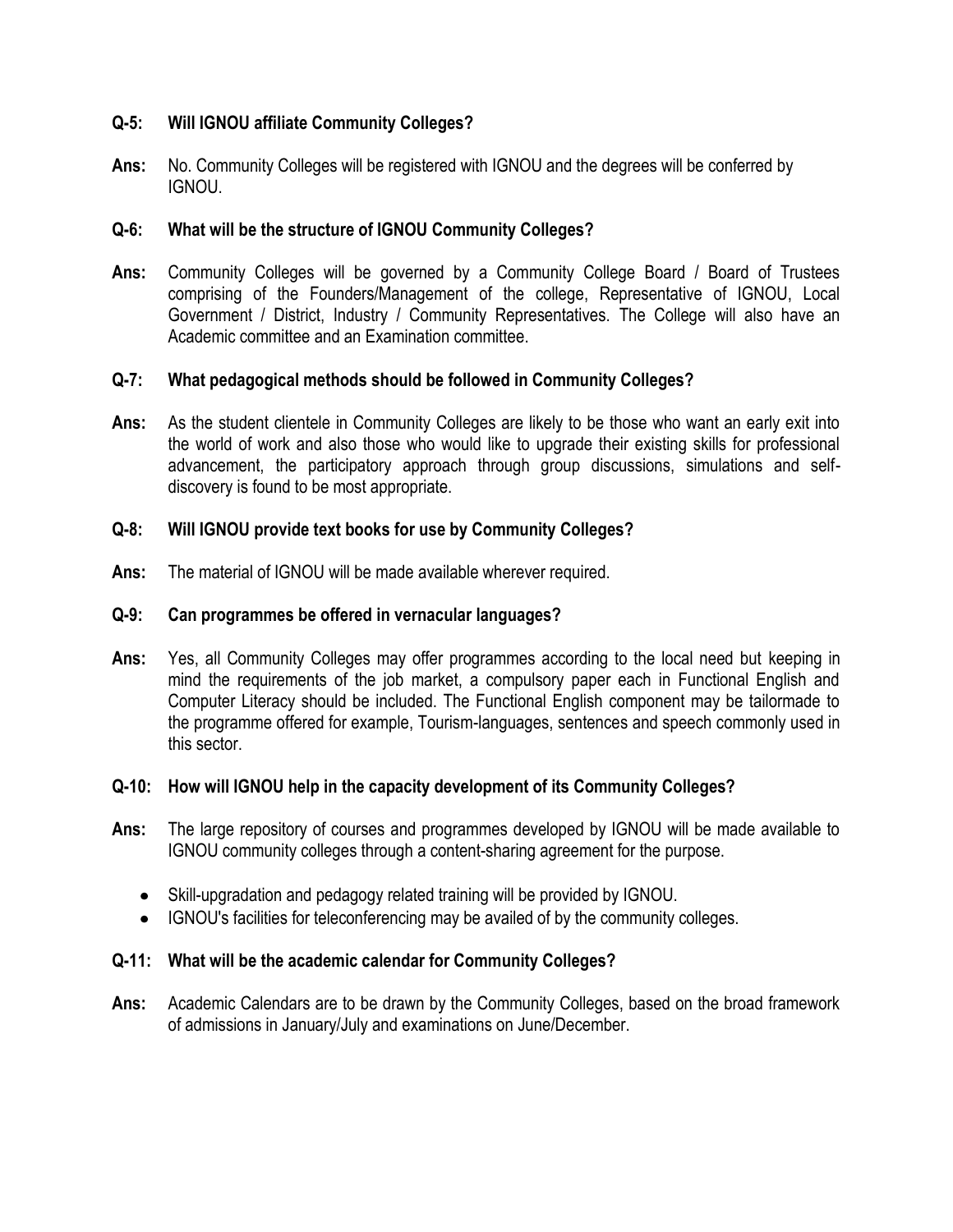# **Q-12: How will the standards of IGNOU Community Colleges be maintained?**

**Ans:** IGNOU will devise a monitoring mechanism for quality assurance of community colleges. Regional Consortiums/ Networks of Community Colleges will be formed to identify and disseminate best practices. For each programme sector a national level Curriculum Review Committee will be constituted by IGNOU. An accreditation procedure in line with community colleges all over the world will be evolved in due course.

# **Q-13: Is it possible for students to work and attend a Community College at the same time?**

**Ans:** Yes. Most students work during the day and community colleges can offer a broad range of evening and weekend classes.

# **Q-14: How can Community Colleges offer their services to Industry?**

**Ans:** Community colleges may offer contracted services for specific occupational purposes–training specifically for the employees of certain companies, training for public–agency employees, and training for specific groups such as unemployed people or individuals trying to make the transition from welfare to self-sufficiency.

# **Q-15: How should the different types of evaluation be consolidated?**

**Ans:** These will depend on the teaching methodologies. The components of evaluation must be appropriately proportioned with reference to the teaching methodologies.

# **Q-16: Will IGNOU provide financial assistance to Community Colleges?**

**Ans:** Presently, there is no funding available from IGNOU to community colleges. However, IGNOU is a nodal agency for a number of governmental programmes in the non-formal sector and depending on the sector of operation, it will use the services of community colleges for implementation of these programmes.

# **Q-17: How can Community Colleges make optimal use of facilities?**

**Ans:** Community colleges in addition to their own physical and human infrastructure may use the assets of the local community by effectively networking with local authorities and civil society.

# **Q-18: Provide guidelines for the:**

- **(a) Formation of Community College Board.**
- **(b) Constitution of Academic Committee of subject experts and university nominee.**
- **(c) Setting up of Examination Committee.**
- **Ans:** These are the regulatory bodies of a Community College. The members concerned should have proven track record of capabilities in academic administration/ teaching and they should be well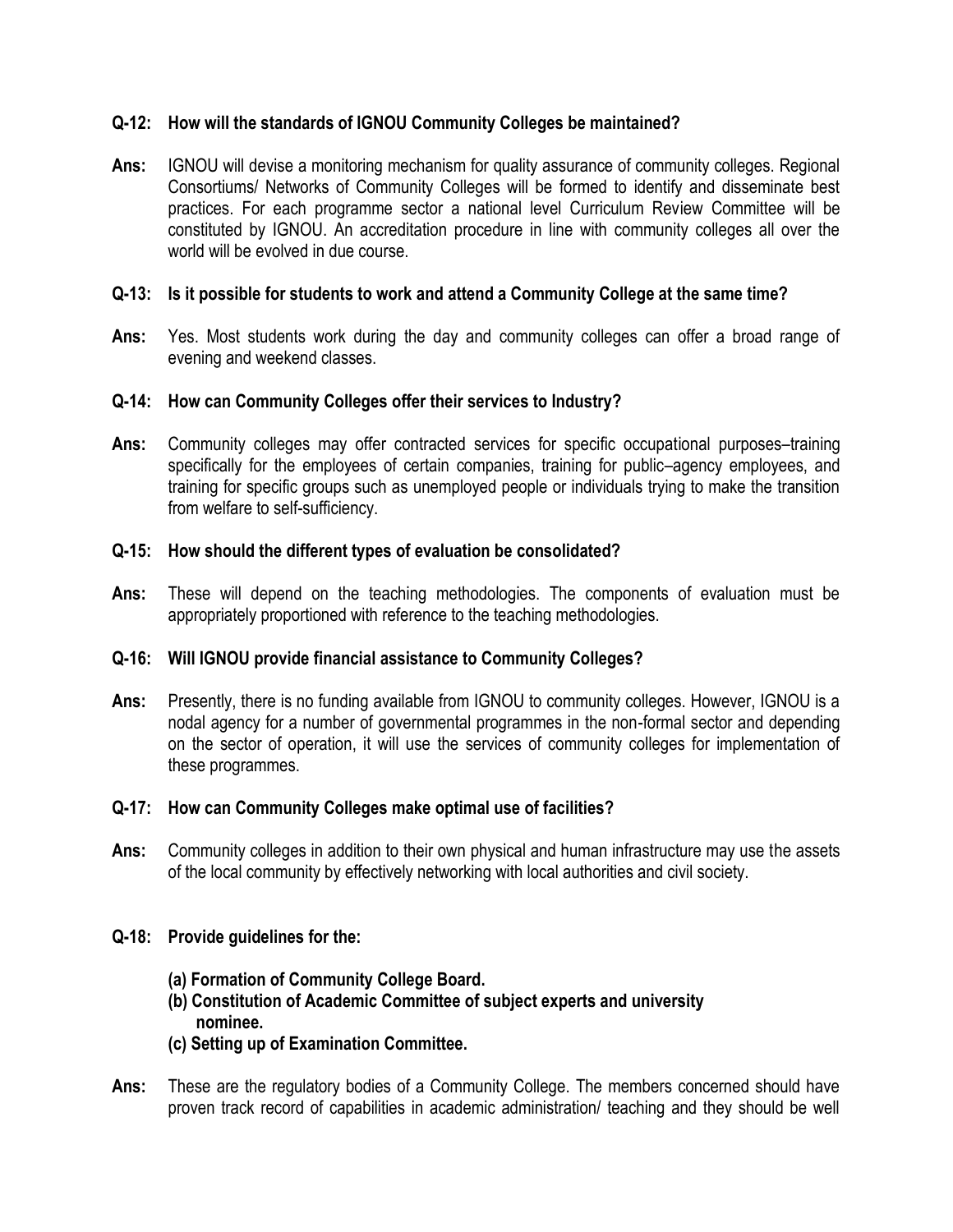versed with the norms of teaching and evaluation followed at the existing universities of the country. Above all their integrity should be beyond doubt.

While sending the nomination of these persons it should be ensured that the above mentioned qualities get reflected. The Community Colleges will also seek nomination of IGNOU Representatives. Specifications regarding (a), (b), (c) are listed below:

- (a) The nominees concerned should have experience in academic administration.
- (b) The nominees should preferably be subject experts related to the academic programmes on offer by the Community College concerned.

(c) The nominees should have experience in handling of examination at institution of higher learning.

# **Q-19: Whether the selected Organizations / institutions has to pay any affiliation fee towards IGNOU ?**

**Ans:** Community Colleges are not getting affiliated to IGNOU. As a matter of fact, IGNOU is by no means an affiliating university. So the question of affiliation fee does not arise. However, each Community College will have to pay fees to IGNOU as per the structure given below:

**Registration: Certificate Programme: Rs. 250/-, Diploma Programme: Rs. 500/-, Associate Degree Programme: Rs. 750/-**

**Examination: @ Rs. 50/- per student per course Certification: @ Rs. 350/- per student**

- **Q-20: How much time will it take a Community College to start the programmes after the submission of desired documents to IGNOU.**
- **Ans:** It depends on the document. We hope that we should not take more than 10 days to nominate IGNOU representatives to the regulatory bodies. Rest depends on the outcome of the meetings of the regulatory bodies.
- **Q-21: Is it compulsory to hold the meeting in the presence of IGNOU representative or can we meet within ourselves by having other members of the committee but communicate the outcome of the meeting to them and also to IGNOU Community College Examination Board?**
- **Ans:** Yes. However, if the IGNOU representative cannot take part and all possibilities of having him/her at the meeting gets exhausted then the minutes should be sent for his / her endorsement.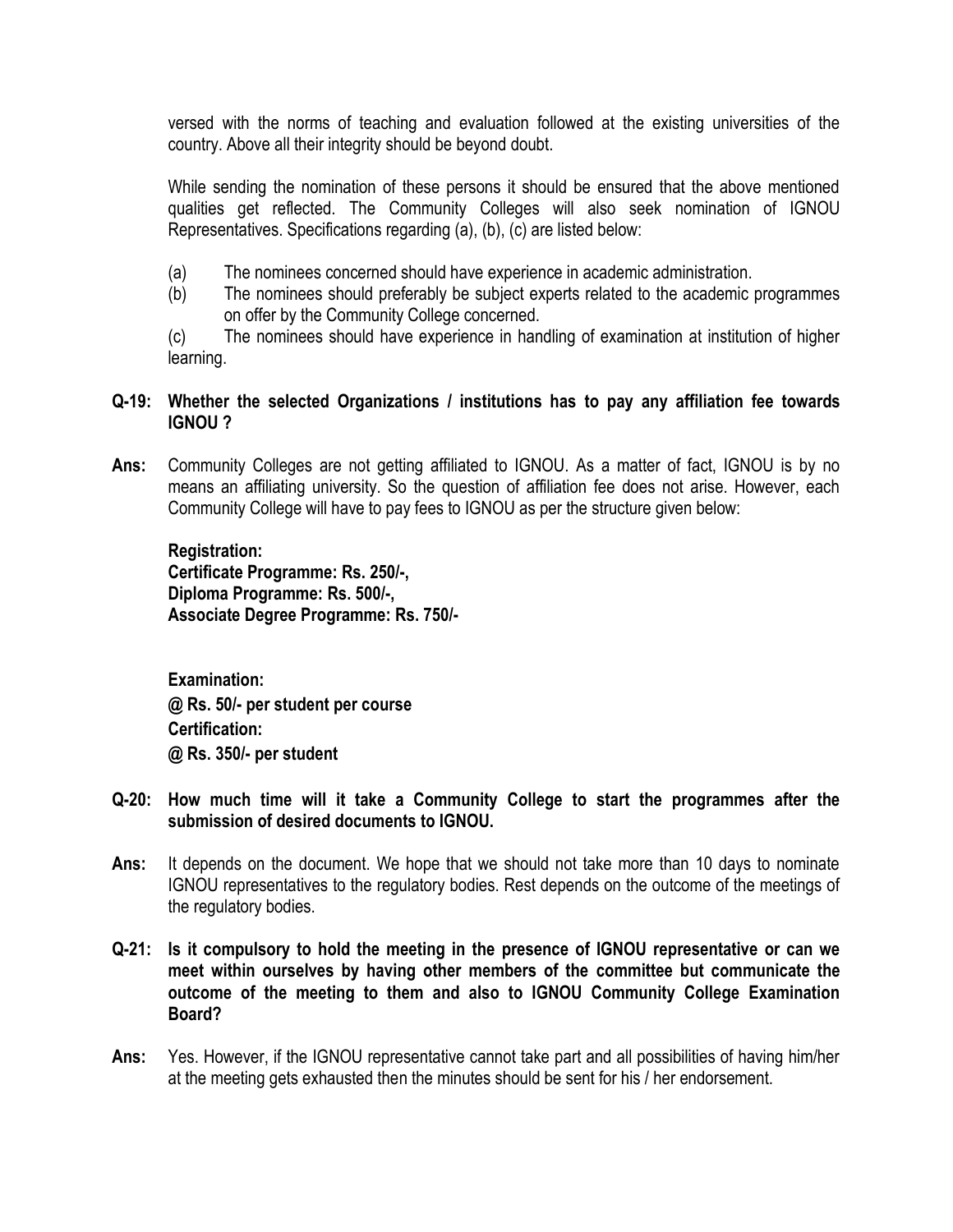- **Q-22: What are the other procedures that we need to follow for further process, like where we have to summit the Undertaking and other papers if required? When we have to submit to IGNOU the names and details of the Community College Board, Academic Committee and Examination Committee? When the College will submit a draft brochure indicating the programmes it wishes to offer, salient features, fee structure, members of the committees and any other highlights to the Community College Board for approval?**
- **Ans:** Regulatory Bodies are to be framed immediately after the registration of a Community College. Academic Programmes identified are to be a part of the EOI document. All documents are to be submitted at the Community College Unit, IGNOU.

After getting the academic programmes approved by the Academic Council, a Community College may bring out its brochure to facilitate admissions.

# **Q-23: What is the procedure for changing the name of the institution?**

**Ans:** First get the approval of the Community College Board. Then send an application to us mentioning the compelling reason for the change with an affidavit. We shall get back to you after receiving your application.

# **Q-24: Who we have to contact for updating of the Community College name?**

**Ans:** No. Community College Unit, IGNOU.

# **Q-25: From where can we find the Undertaking Form on IGNOU Website?**

**Ans:** Click the link on Community College.

# **Q-26: How and when to start the programmes after the formation of Community College Board, Academic Committee & Examination Committee?**

- **Ans:** From the next available session (Jan or July) after getting the required approvals.
- **Q-27: By when will we be able to register our students for the university examination?**
- **Ans:** First they are to be registered for admission. Dates are to be announced by you.

# **Q-28: Is it possible to conduct Examination Committee meeting without IGNOU Representative?**

**Ans:** Please see answer to Q-21.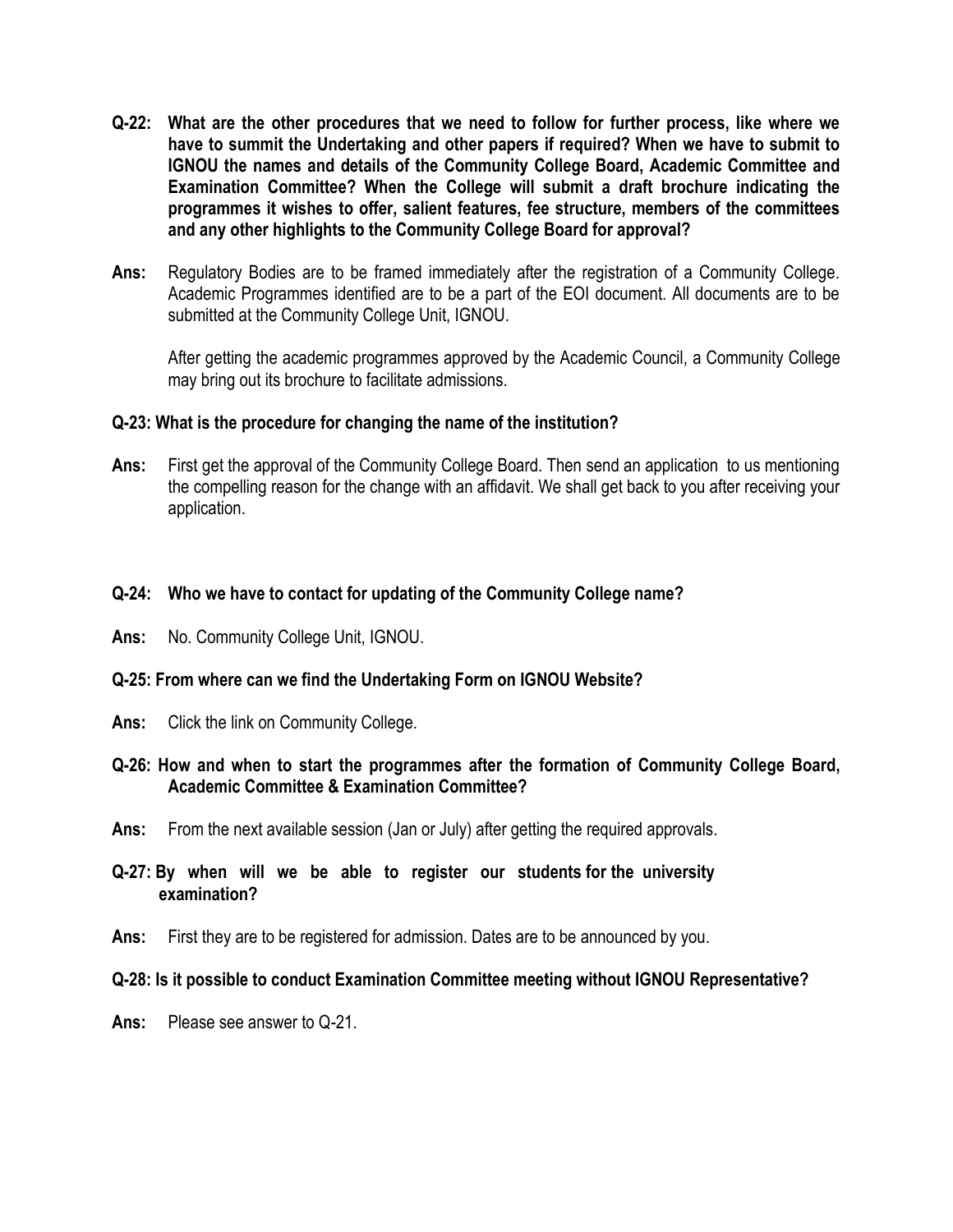- **Q-29: As students are already working in various factories in their places, they request us to permit them to undergo the course in their places in some reputed institution recognized by us. Can we be permit to have tie-up with these institutions through a MoU.**
- **Ans:** Such a situation should have been anticipated prior to sending the EOI. However, you have to send us the details of the tie-up and get our approval. If an MoU is required it would be between the institution and the Community College. IGNOU will not be a signatory to the MoU.

# **Q-30: Can the date of Admission be extended to complete all the admission formalities?**

**Ans**: Yes, by the Community Colleges for Category 2 & 3 Programmes for Category 1, IGNOU schedule has to be followed. In any case, the last date for submission of students data with fees has to be adhered to.

# **Q-31: We are not having facilities for interactive/ teleconferencing sessions. Please advise us as to how to make use of the DTH, EduSat / Gyandarshan.**

**Ans:** Please contact your Cable TV operator for installing DTH and getting access to the Gyandarshan channels (GD-1, GD-2, GD-3 and GD-4). These are all must carry channels. EDUSAT signals are available through GD-2.

# **Q-32: Is there any rebate of fees for SC/ST/Female students?**

**Ans:** For IGNOU students there is a provision for reimbursement from the Welfare Departments of State Government. Please see the IGNOU website. In order to have a similar provision for the student of Community Colleges, the matter is to be taken up with the State Welfare department by the respective Community Colleges.

#### **Q-33: Whether or not the mark sheets will be registered at the employment exchanges?**

**Ans:** It seems that the hint is towards the issue of recognition. The academic programmes conducted through Community Colleges should not be considered equivalent to those pertaining to collegiate education, so that steps such as registration of Certificate with Employment Exchanges are to be taken. Let us try to ensure that the students of the Community Colleges become high quality performer and the employment providers get to know about the credential of the student through their performance.

# **Q-34: Whether Transfer Certificate or Migration Certificate is required for admission into diploma courses?**

**Ans:** No. Not also for admission to certificate Programme and Associate Degree Programme.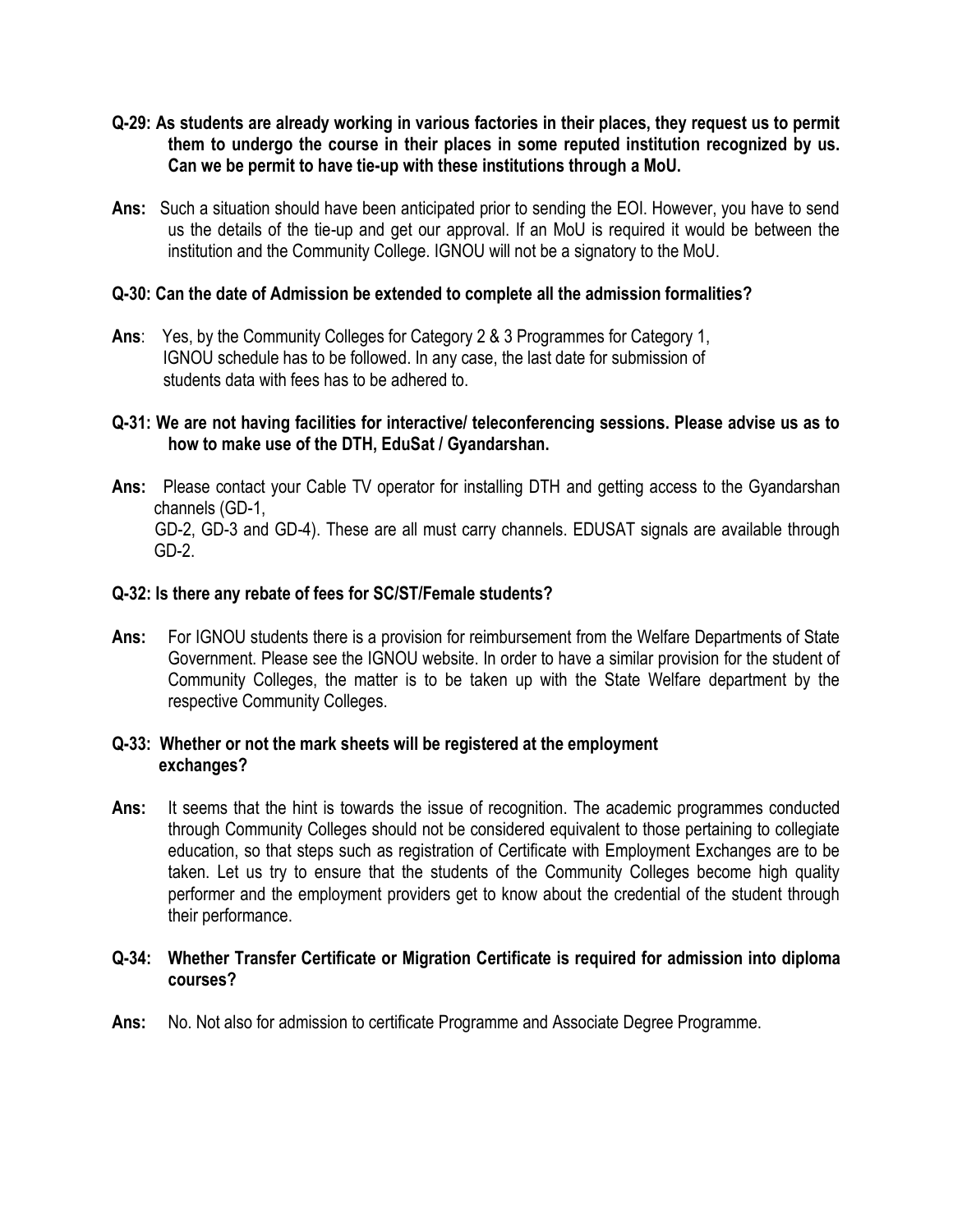# **Q-35: Whether any student can change the course once the registration procedure is complete?**

- **Ans:** This has to be decided by the Community Colleges in respect of Category 2 & 3 programmes. For Category 1 programme IGNOU norms will be applicable.
- **Q-36: If the IGNOU member is not present in the meeting can we get their opinion/comments/observation by email or fax. Kindly clarify?**
- Ans: By email/fax after exhausting all possibilities of having the IGNOU nominee at the meeting. Please see answer to Q. 37.
- **Q-37: For tie-up with American Community Colleges can we get support in visa processing and travel and stay at America.**
- **Ans:** These are to be worked out. First send a comprehensive proposal.
- **Q-38: Can we offer Online NON CREDIT short term Certificate Programme? Whether IGNOU will award Certificate?**
- **Ans:** Yes, with due approval of the Academic and Examination Committee. It cannot be called a Certificate Programme.
- **Q-39: As per our understanding these Community Colleges are being targeted to provide maximum reach to the rural population providing skill, training and certificates as per the local needs which varies at every kilometer in this country. Can we open learning centers in extreme rural areas so that we can contact them at our district headquarters Economically weak population cannot afford to stay at district headquarters for a considerable length of time.**
- **Ans:** Provide the details of the learning centre to us for our consideration.
- **Q-40: What steps IGNOU can take up to arrange educational loan from Nationalized bank to the students?**
- **Ans:** Efforts towards this direction are to be taken up by the Community Colleges.
- **Q-41: Is there any criteria of minimum number of students for registration in a particular programme?**
- **Ans:** No.
- **Q-42: Is there any fee regulation-maximum limit that we can collect from a student for Certificate, Diploma and Associate Degree Programme? Or can Community Colleges fix the amount of fees for the Category 2 & 3 Programmes?**
- **Ans:** Fees are to be fixed with due approval of the Fees Fixation Committee.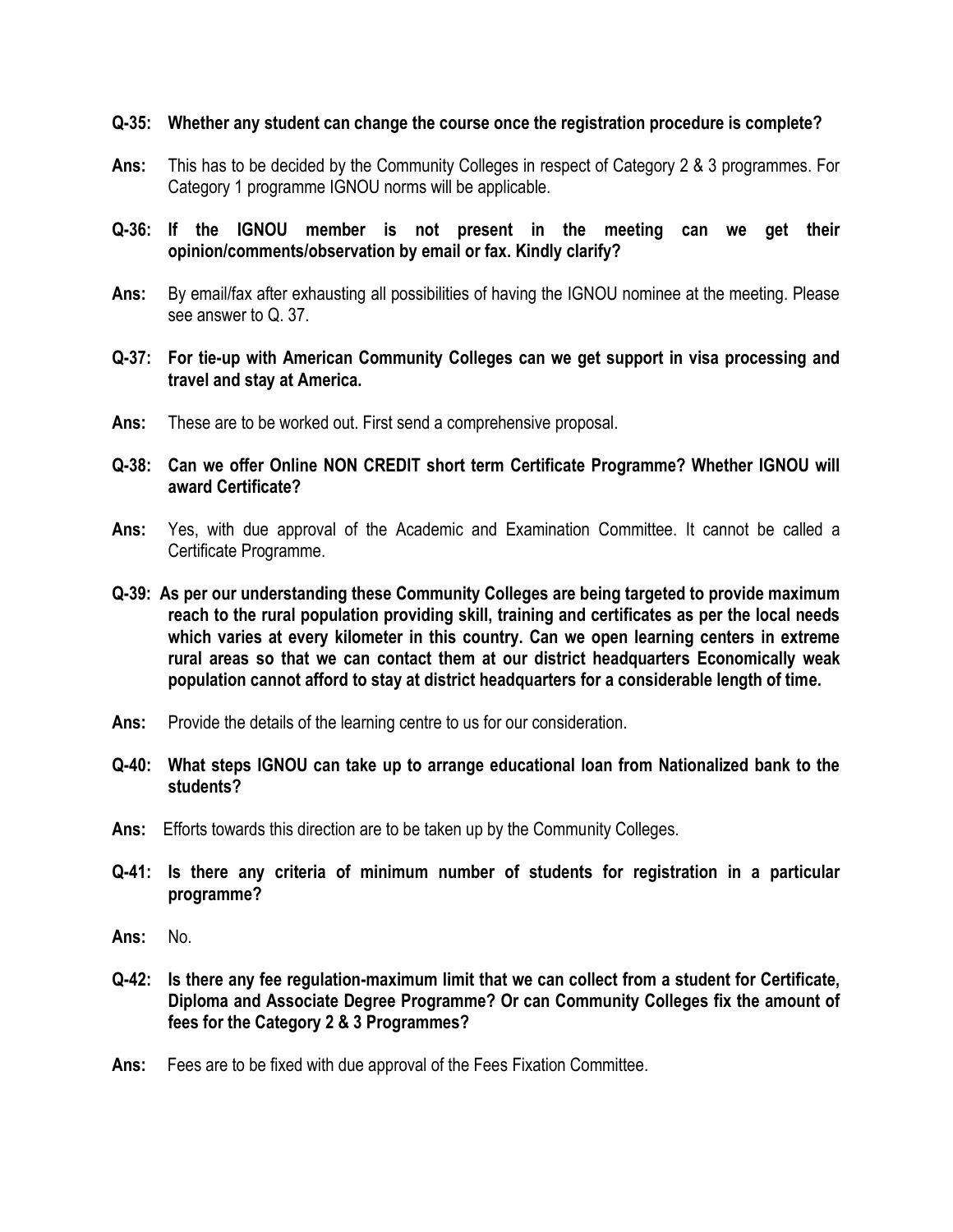- **Q-43: Provide remuneration guidelines for members conducting examinations at all levels.**
- **Ans:** To be fixed by the Community Colleges.
- **Q-44: Are books of IGNOU available for the Community College for programmes like Certificate in Garment Stitching and Certificate in Personality Development and Spoken English?**
- **Ans:** Not as of now.
- **Q-45: Regarding publicity in media and newspapers will IGNOU share some of the expenditure?**
- **Ans:** No.
- **Q-46: Do Community Colleges have last date for admission?**
- **Ans:** To be decided by the Community College.

#### **Q-47: How can Community Colleges use the regional offices?**

**Ans:** First, let us know how you like to make use of the Regional Office. We are in the process of equipping the Regional Offices in terms of themselves gaining expertise in multiple areas of operation of the Community Colleges.

## **Q-48: What are the steps being taken for training the faculty at the Community Colleges?**

**Ans:** We have to undertake Training Programmes in all areas in an elaborate manner at different parts of the country.

# **Q-49: As students are already working in various factories in their places, they request us to permit them to undergo the course in their places in some reputed institution recognized by us. Can we be permit to have tie-up with these institutions through a MOU.**

**Ans:** Such a situation should have been anticipated prior to sending the EOI. However, you have to send us the details of the tie-up and get our approval. If an MoU is required it would be between the institution and the Community College. IGNOU will not be a signatory to the MoU.

#### **Q-50: Can the date of Admission be extended to complete all the admission formalities?**

**Ans**: Yes, by the Community Colleges for Category 2 & 3 Programmes for Category 1, IGNOU schedule has to be followed. In any case, the last date for submission of students data with fees has to be ???????????????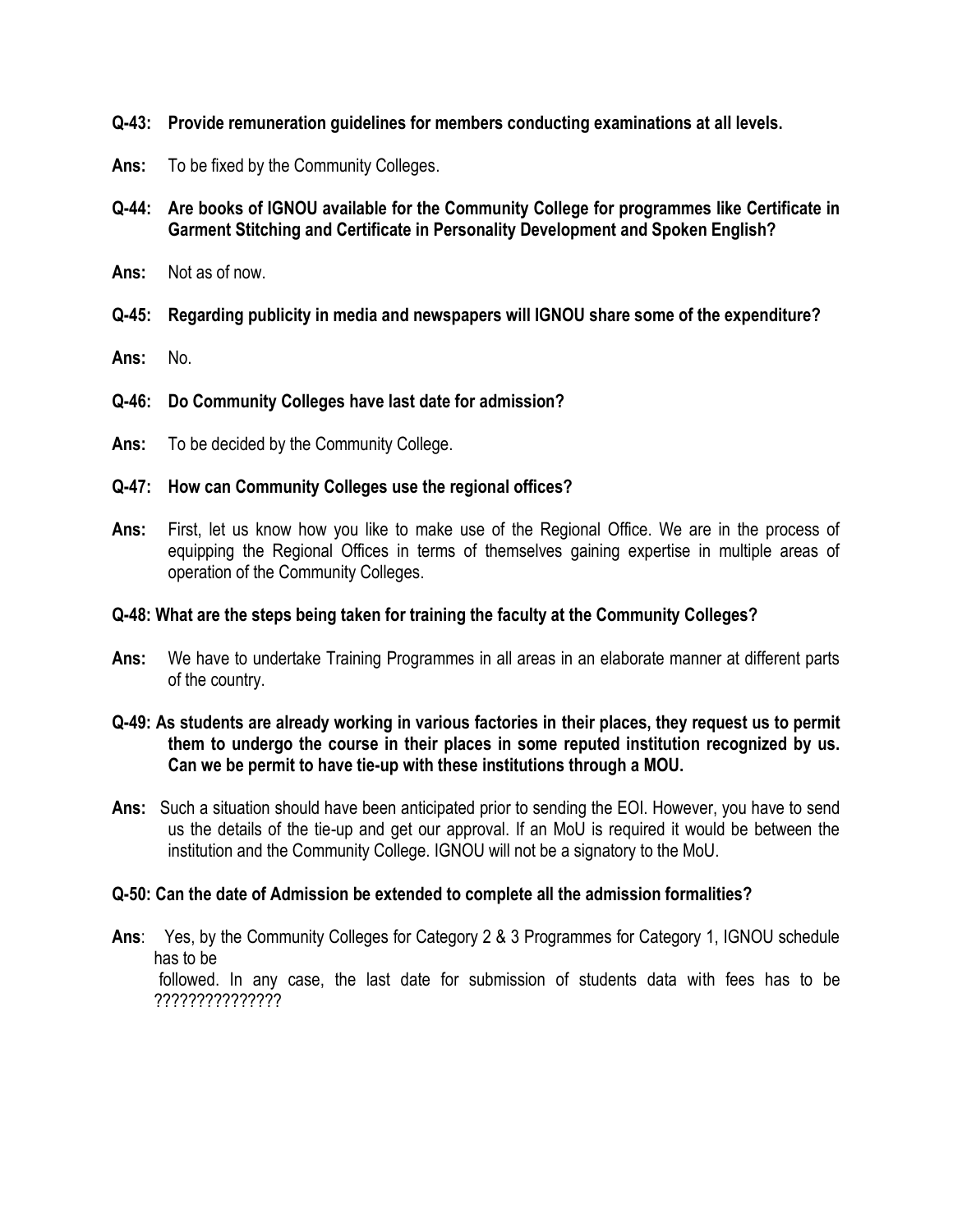## **Q-51: We are not having facilities for interactive/ teleconferencing sessions. Please advise us as to how to make use of the DTH, Edusat / Gyandarshan.**

**Ans:** Please contact your Cable TV operator for installing DTH getting access to the Gyandarshan channels (GD-1, GD-2, GD-3 and GD-4). These are all must carry channels. EDUSAT signals are available through GD-2.

## **Q-52: Is there any rebate of fees for SC/ST/Female students?**

**Ans:** For IGNOU students there is a provision for reimbursement from the Welfare Departments of State Government. Please see the IGNOU website. In order to have a similar provision for the student of Community Colleges, the matter is to be taken up with the State Welfare department by the respective Community Colleges.

# **Q-53: Whether or not the mark sheets will be registered at the employment exchanges?**

**Ans:** It seems that the hint is towards the issue of recognition. The academic programmes conducted through Community Colleges should not be considered equivalent to those pertaining to collegiate education, so that steps such as registration of Certificate with Employment Exchanges are to be taken. Let us try to ensure that the students of the Community Colleges become high quality performer and the employment providers get to know about the credential of the student through their performa.

#### **Q-54: Whether Transfer Certificate or Migration Certificate is required for diploma courses?**

**Ans:** No. Not also for admission to certificate Programme and Associate Degree Programme.

# **Q-55: Whether any student can change the course once the registration procedure is complete?**

**Ans:** This has to be decided by the Community Colleges in respect of Category 2 & 3 programmes. For Category 1 programme IGNOU norms will be applicable.

# **Q-56: If the IGNOU member is not present in the meeting can we get their opinion/comments/observation by email or fax. Kindly clarify?**

**Ans:** By email/fax after exhausting all possibilities of having the IGNOU nominee at the meeting. Please see answer to Q-13 of Issues related to Examination.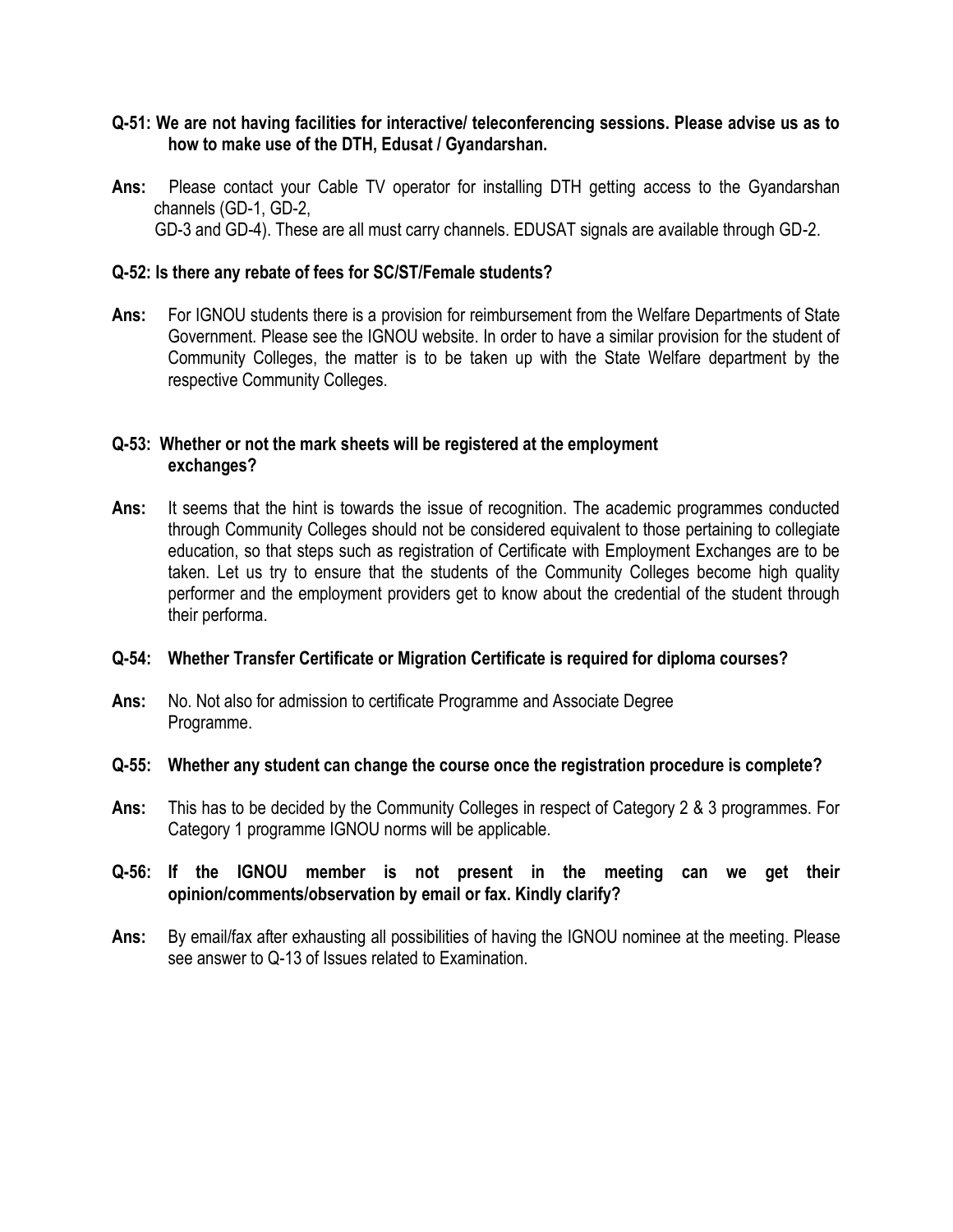- **Q-57: As per our understanding these Community Colleges are being targeted to provide maximum reach to the rural population providing skill, training and certificates as per the local needs which varies at every kilometer in this country. Can we open learning centers in extreme rural areas so that we can contact them at our district headquarter Economically weak population cannot afford to stay at district headquarters for a considerable length of time.**
- **Ans:** Provide the details of the learning centre to us for our consideration.
- **Q-58: What steps IGNOU can take up to arrange educational loan from Nationalized bank to the students?**
- **Ans:** Efforts towards this direction are to be taken up by the Community Colleges.
- **Q-59: Is there any criteria of minimum number of students for registration in a particular programme?**
- **Ans:** No.
- **Q-60: Is there any fee regulation-maximum limit that we can collect from a student for Certificate, Diploma and Associate Degree Programme? Or can Community Colleges fix the amount of fees for the Category 2 & 3 Programmes?**
- **Ans:** Fee are to be fixed with due approval of the Fee Fixation Committee.
- **Q-61: Provide remuneration guidelines for members conducting examinations at all levels.**
- **Ans:** To be fixed by the Community Colleges
- **Q-62: Are books of IGNOU available for the Community College for programmes like Certificate in Garment Stitching and Certificate in Personality Development and Spoken English?**
- **Ans:** Not as of now.
- **Q-63: Regarding publicity in media and newspapers will IGNOU share some of the expenditure?**
- **Ans:** No.
- **Q-64: Do Community Colleges have last date for admission?**
- **Ans:** To be decided by the Community College.
- **Q-65: How can Community Colleges use the regional offices?**
- **Ans:** First, let us know how you like to make use of the Regional Office. We are in the process of equipping the Regional Offices in terms of themselves gaining expertise in multiple areas of operation of the Community Colleges.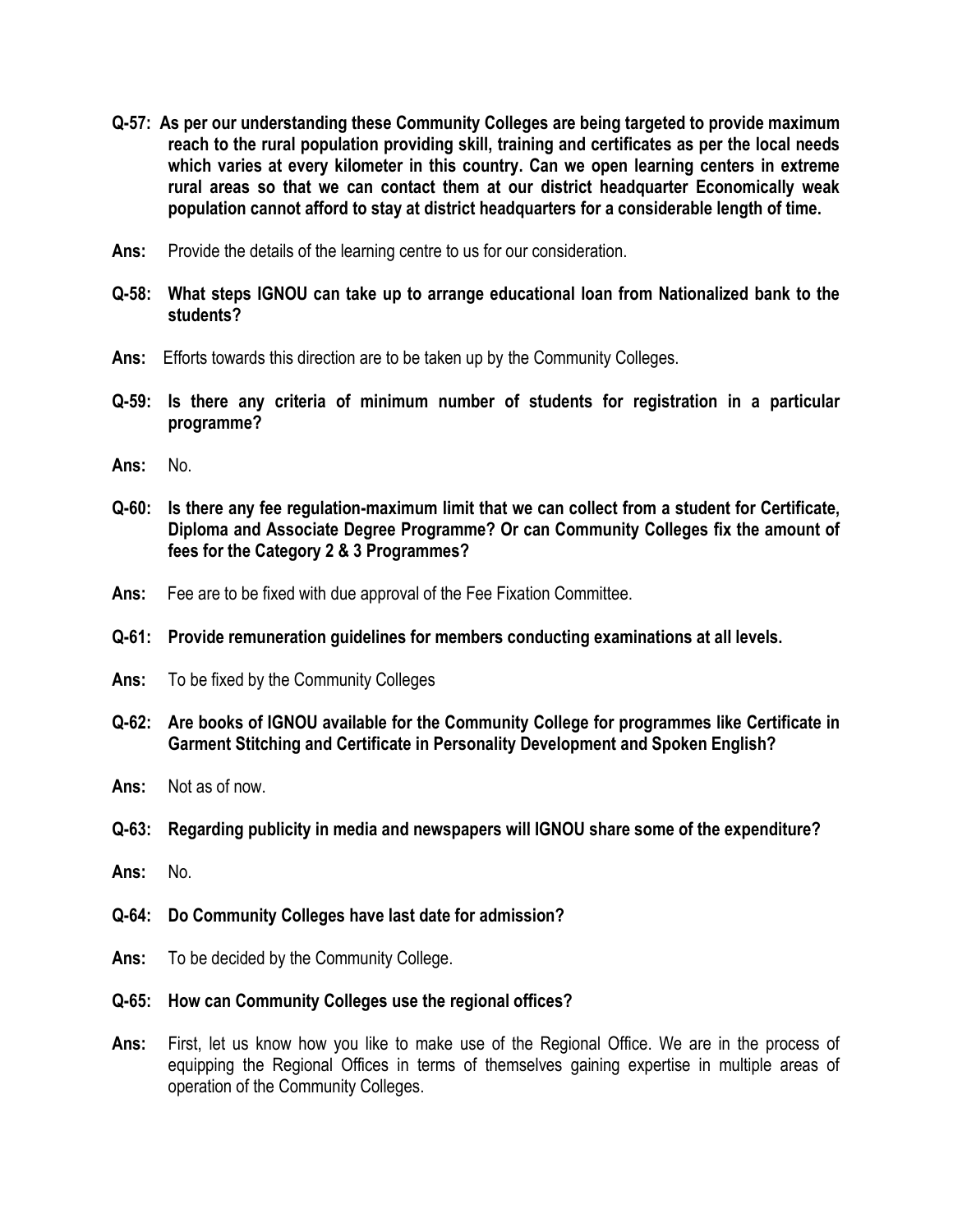# **Q-66: What are the steps being taken for training the faculty at the Community Colleges?**

- **Ans:** We have to undertake Training Programmes in all ares in an elaborate manner at different parts of the country.
- **Q-67: Can we issue advertisement is the Media/Newspaper?**
- **Ans:** Yes, with the approval of the Community College Board.

# **Q-68: Can we admit students in Face–to-Face as well as Distance Learning Mode?**

**Ans:** You may admit Face to Face/Distance Learning as well as Online Mode.

# **Q-69: Can we issue the minute and other documents through e - mails?**

- **Ans:** Please correspond to us only though e-mail.
- **Q-70: What if the students have discontinued the studies, whom it has to be intimated?**
- **Ans:** The Community Colleges will have to find their own ways about strategizing retention of students. Relevant records are to be sent to the Nodal Officer, Community College Unit, IGNOU.

#### **Q-71:How will IGNOU supply the study materials to Community Colleges?**

**Ans:** Supply will be made on demand from the Community College concerned. They will write to the Nodal Officer and it would be forwarded the Material Production Distribution Division who will indicate the cost with 25% discount. On payment of this cost books will be supplied.

#### **Q-72: Can we enroll the students throughout the year?**

- **Ans:** You may admit students throughout the year but registration will only be done corresponding to January and July cycles of admissions.
- **Q-73:Community Colleges are established to serve the economically weaker sections of the society. Hence we collect a nominal fee, which is less than the fee collected by government colleges. At least 50% of our students are not able to pay even this nominal fee. Hence Community Colleges like ours have to cover almost 75 to 80% of the running costs and 100% of the establishment cost from our own resources, and also may be borrowing from other institutions run by our Trust. Moreover, we will have to cover, on top of the running costs, air travels, hotels, daily allowance and local conveyances for the IGNOU representatives who will be attending the Academic, Exam and Board meetings. These costs far exceeds the fee collected from the students. Their participation is indeed extremely valuable and most helpful to run the Community Colleges. Hence, our request is that IGNOU may kindly consider covering air travel, hotel and daily allowances of the**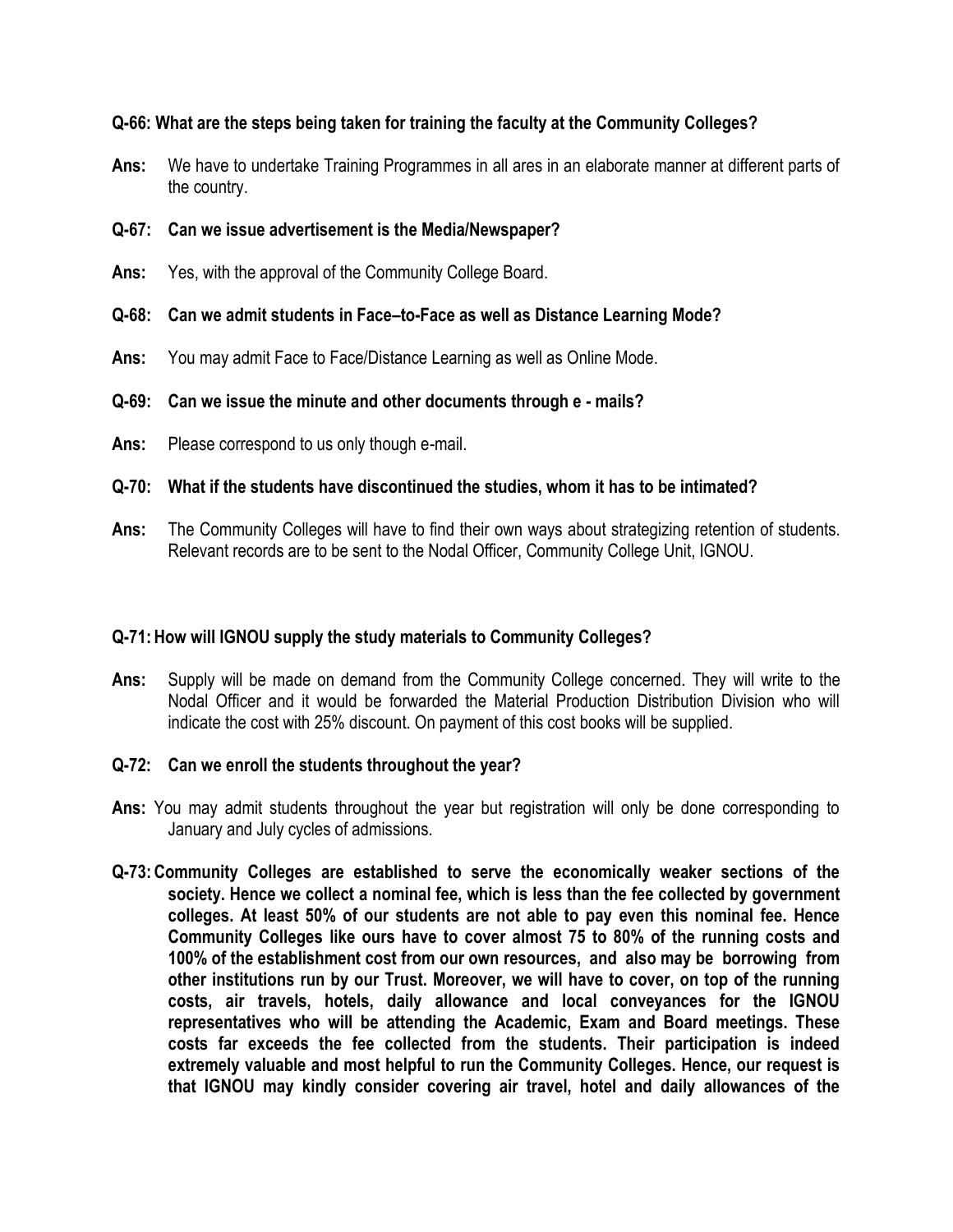# **IGNOU representatives who will be attending the various meetings of the Community Colleges at least for the first three years.**

**Ans:** It is a policy decision. We shall remember your suggestion. However, it may be noted in this connection that so far IGNOU has not been provided any extra funds for its Community College Scheme.

# **Q-74:Which office records are to be maintained at the Community College office?**

- **Ans:** Student Records and all correspondences with IGNOU like Proceedings of all meetings like that of Community College Board, Academic Committee and Examination Committee.
- **Q-75:Whether IGNOU has taken up issue of internship in industries with Government of India, Ministry of Labour as per Apprentices Act 1961, 1973?**
- **Ans:** No.
- **Q-76:Can community colleges offer courses in the morning as well, because many students may want to work in the afternoon and night shifts?**
- **Ans:** Yes. The Logistics are to be managed by the Community Colleges.

# **Q-77: Should a Community College follow its course codes?**

- **Ans:** Community Colleges should only follow the Programme Code, Course Code and College Code provided by IGNOU.
- **Q-78: Is the admission date to be adhered according to IGNOU schedule or can we relax and extend the same ourselves, ensuring completion of the credit-based total study hours before the exam schedule of IGNOU for the respective Sessions of January and July.**
- **Ans:** For Category 1 you have to strictly follow the IGNOU norms and for Category 2 and 3 the Community Colleges will announce the admission date. However, admissions can only be taken for January and July Cycle. In all cases IGNOU will provide the last date for receipt of admission data.
- **Q-79: We need some clarifications regarding admitting students in face-to-face / Distance Learning as well as Online Mode.**
	- **i) Can we admit students for Category -3 programmes only or Category 2 also?**
	- **ii) What will be the process to admit students in Distance Learning mode?**
	- **ii) What will be the requirement of minimum students to have exam centre for the students of Distance learning mode?**

**Ans:**

i) You can admit for both the Categories.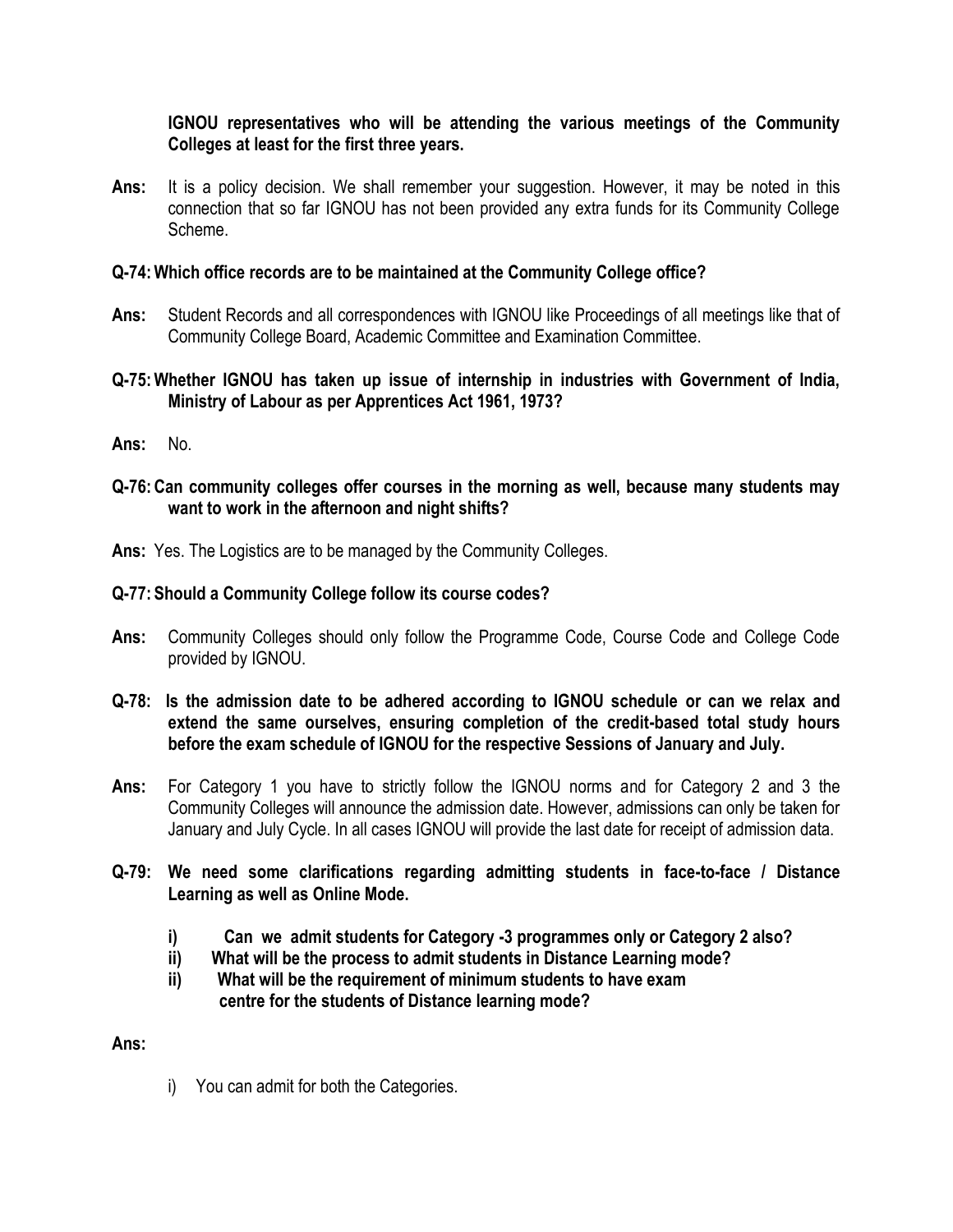- ii) For Category 1 programmes IGNOU norms are to be followed. For Category 2 and 3 the intending Community Colleges will have to develop their procedure under the guidance of the Community College Board. The Student Handbook and admission application form should clearly indicate about both the provision.
- iii) If it is a IGNOU programme then 50, otherwise there is no restriction.
- **Q-80: It is in reference to the instruction from Hon'ble VC in which he has mentioned that Community Colleges should not start Learning Centers/Study Centers without the knowledge of IGNOU. Does it mean that if we want to start Learning Centres/Study Centres in District/ Tehsil/Block Level we have to send fresh proposal for each Learning Centre/Study Centre.**
- **Ans:** Yes. Fresh proposals are to be sent.

# **Q-81:How will IGNOU supply the study materials to Community Colleges?**

Ans. Supply will be made on demand from the Community College concerned. They will write to the Nodal Officer and it would be forwarded the Material Production Distribution Division who will indicate the cost and both will be supplied.

## **Q-82:Can the students under distance education mode choose their schools/places to attend their practicals/contact classes as per their convenience?**

Ans. It is not understood as to why schools are to be selected.

In so far as practicals are concerned attendance is compulsory irrespective of the mode of instruction, i.e. face-to-face or distance. So students may be given the liberty to select the workplace but the Community College will have to ensure the monitoring mechanism.

# **Q-83:How to get into an agreement in the form of an MOU with schools for training/practicals for the Distance Education students?**

Ans. It is not understood why an Agreement/MOU will be required. However, if it is that essential than the tie-up with the school has to be done by the Community College concerned. IGNOU will not be a party to that agreement. It can however be a facilitator.

## **Q-84: Shall we enroll the students throughout the year?**

Ans. You may admit students throughout the year but registration will only be done corresponding to January and July cycles of admissions.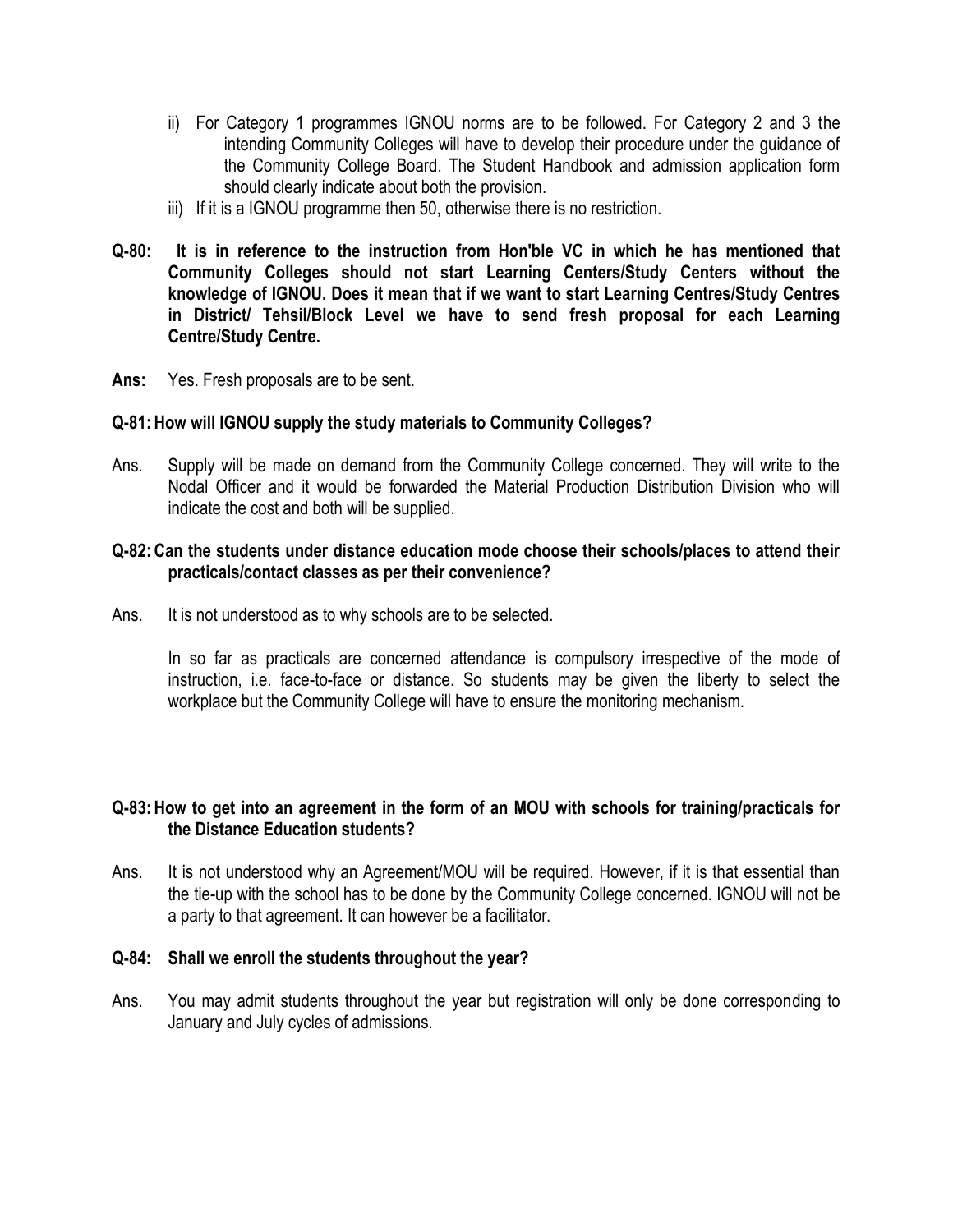- **Q-85:Community Colleges are established to serve the economically weaker sections of the society. Hence we collect a nominal fee, which is less than the fee collected by government colleges. At least 50% of our students are not able to pay even this nominal fee. Hence Community Colleges like ours have to cover almost 75 to 80% of the running costs and 100% of the establishment cost from our own resources, and also be borrowing from other institutions run by our Trust. Moreover, we will have to cover, on top of the running costs, air travels, hotels, daily allowance and local conveyances for the IGNOU representatives who will be attending the Academic, Exam and Board meetings. These costs far exceeds the fee collected from the students. Their participation is indeed extremely valuable and most helpful to run the Community Colleges. Hence, our request is that IGNOU may kindly consider covering air travel, hotel and daily allowances of the IGNOU representatives who will be attending the various meetings of the Community Colleges at least for the first three years.**
- Ans. It is a policy decision. We shall remember your suggestion. However, it may be noted in this connection that so far IGNOU has not been provided any extra funds for its Community College Scheme.

# **Q-86:Do the second semester students have to register again with IGNOU?**

Ans. It depends on the pattern of registration which has to be handled by the Community Colleges.

# **Q-87:Which office records are to be maintained at the Community College office?**

- Ans. Student Records and all correspondences with IGNOU like Proceedings of all meetings like that of Community College Board, Academic Committee and Examination Committee.
- **Q-88:Whether IGNOU has taken up issue of internship in industries with Government of India, Ministry of Labour as per Apprentices Act 1961, 1973?**
- Ans. No.
- **Q-89:Can community colleges offer courses in the morning as well, because many students may want to work in the second and night shifts?**
- Ans. Yes.

#### **Q-90: Should we follow our course code?**

Ans. Community College should only follow the Programme Code, Course Code and College Code provided by IGNOU.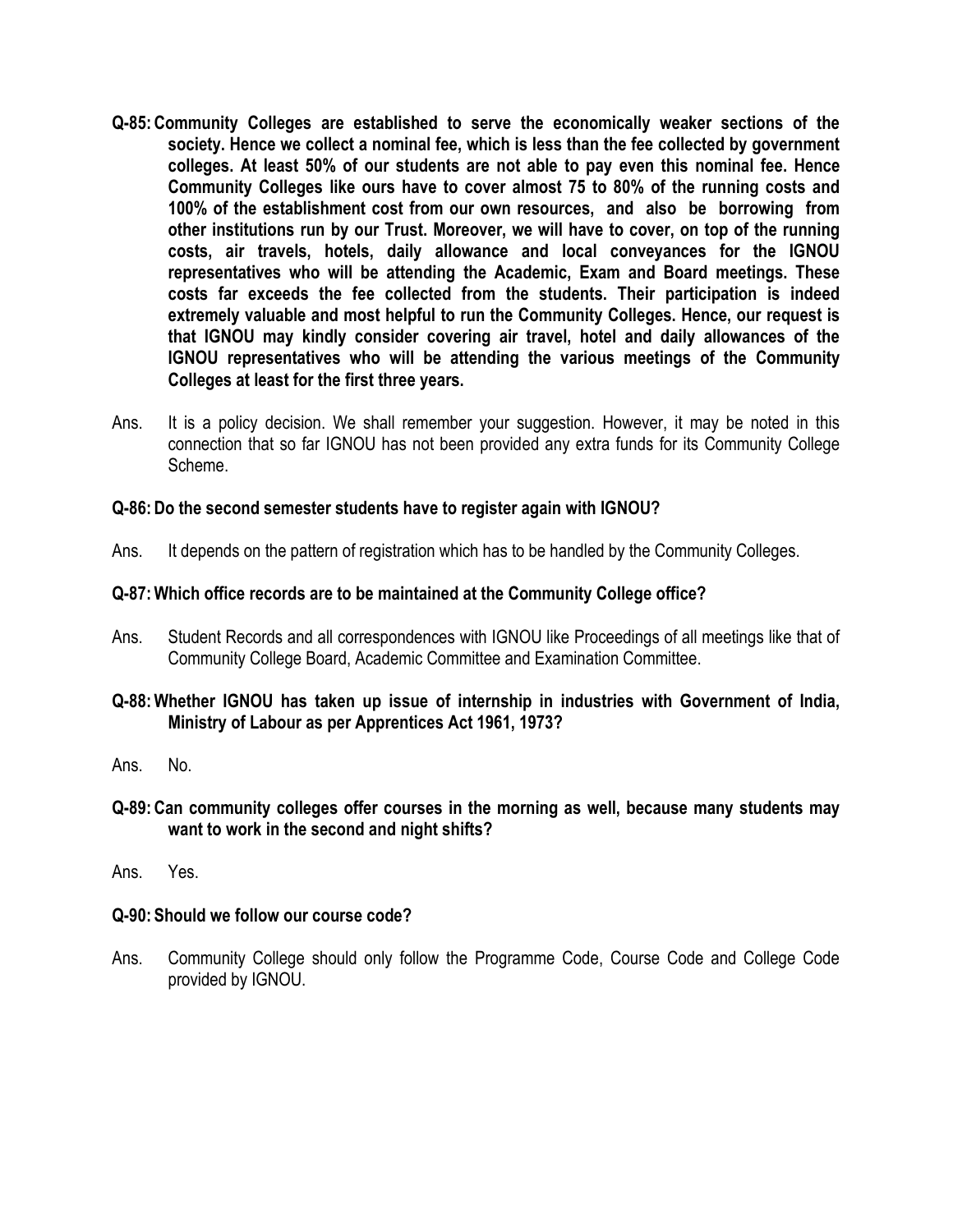- **Q-91: Is the admission date to be adhered according to IGNOU schedule or can we relax and extend the same ourselves, ensuring completion of the credit-based total study hours before the exam schedule of IGNOU for the respective Sessions of January and July.**
- Ans. For Category 1 you have to strictly follow the IGNOU norms and for Category 2 and 3 the Community Colleges will announce the admission date. However, admissions can only be taken for January and July Cycle. In all cases IGNOU will provide the last date for receipt of admission data.

# **Q-92: Should the students of Community Colleges have flexibility in deciding about the time to finish their programmes as per their convenience?**

Ans. It is advisable to have flexibility of time. However, the decision lies with the Community College under authentication of the Community College Board.

# **Q-93: It has been clarified by the authorities of IGNOU that Community Colleges can not run PGDCA then how come some of the Community Colleges, namely CEDMAP Bhopal is advertising for the enrolment in PGDCA programme .Why this dual policy?**

Ans. First of all, let it be made known very clearly that IGNOU does not follow any dual policy. It is being reiterated that Community Colleges are not allowed to offer PGDCA. However, because of the functional autonomy given to the Community College they may offer any programme but certification by IGNOU will be done only for Certificate/Diploma/Associate Degree Programme.

## **Q-94: What is the procedure to change members in Academic Committee and Examination Committee?**

Ans. Please follow general guidelines and intimate about the change to us.

#### **Q-95:While identifying a programme why you are so selective?**

- Ans. Yes, we are selective to the extent that the programmes satisfy the need of the community.
- **Q-96: Is there any limitation about running non-credit programmes? How many students can we take?**
- An. There is no limitations. However, limitations may get introduced that due to constraints of infrastructure.

### **Q-97: After doing Associate Degree Programme from Community College will the third year be done from IGNOU or any other University?**

Ans. We are targeting for IGNOU only.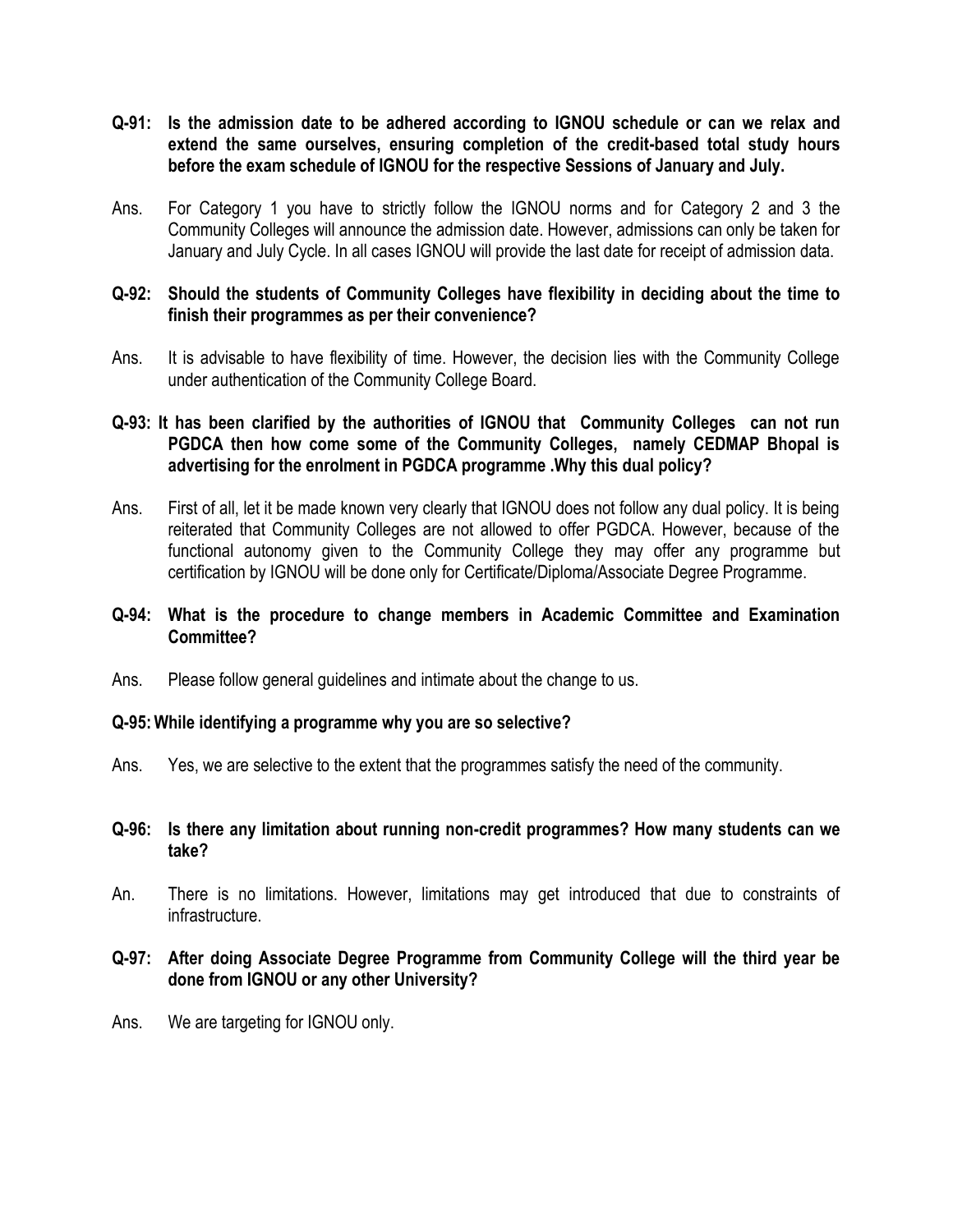- **Q-98: For the launching of our college we will print some invitation card, where we want to put IGNOU's logo too. Can we do so? And which colour? Since we have seen four different colours (two shades of blue, black and maroon) of the logo, we would like you to specify the colour.**
- Ans. Any official document of a Community College which is meant for public consumption should have IGNOU logo on the top left corner and the institution logo on the top right corner. The preferable colour for IGNOU logo is blue.

# **Q-99: One of the academic members is under transfer to a far off place and hence the person has expressed the desire to relinquish membership from the committee. Can the trustees of the institution nominate another competent person as replacement?**

Ans. Yes. Please ensure that the new member has proper credentials.

#### **Q-100: What are the conditions for physically handicapped?**

Ans. Please do not use the expression. 'Physically Handicapped', rather use 'Differently Abled'.

It would be welcome if the Community Colleges create facilities for the Differently Abled. For the IGNOU students there is a provision for reimbursement of fees by the respective State Welfare Departments which is clearly mentioned in the Student Handbook and Prospectus. However, the Community Colleges can create their norms and get the same approved by the Community College Board and subsequently seek the support of the State Government.

The Community Colleges would be expected to provide support like facility of reader to the visually impaired, facility of amanuensis during examination, etc.

### **Q-101: Can the Common Prospectus and application form used by IGNOU be used by Community Colleges?**

Ans. No. A format for Prospectus and application form are under preparation which would be shortly sent to you.

# **Q-102: Whether the Regional Director of IGNOU can be consulted for our day-to-day clarification of doubts regarding the operationalisation of the courses and programmes?**

Ans. We are in the process of creating such an enabling mechanism.

# **Q-103: Is there any provision for the scholarship of economically backward class of students in Community Colleges?**

Ans. Not as of now. The initiative has to be taken by the Community Colleges.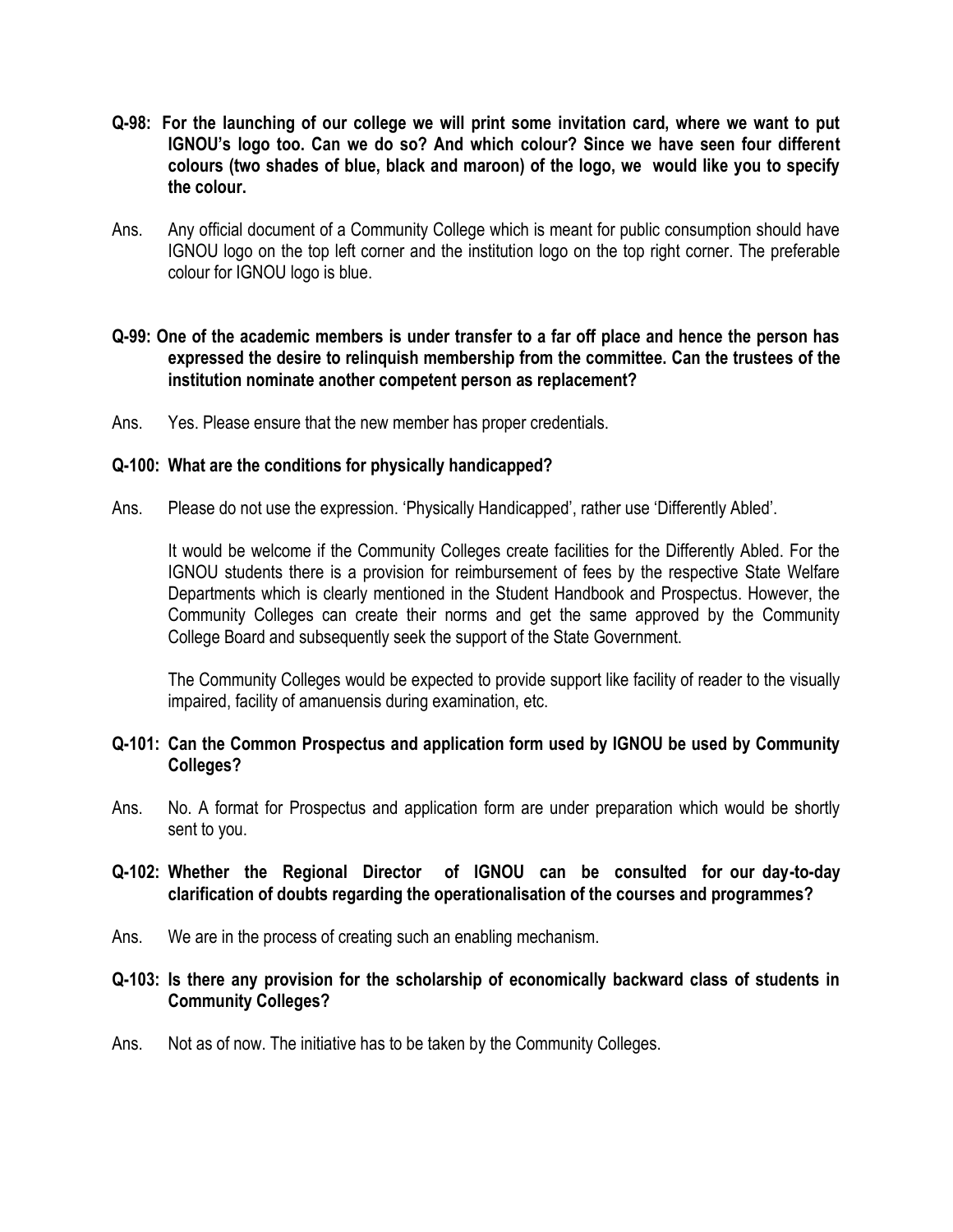- **Q-104: What is the credit transfer procedure for any Associate Degree in Business Administration with specialization or without when they go for final admission in IGNOU for Degree?**
- Ans. It is under process.
- **Q-105: Do we have any set guidelines for signing of an MOU with any university for the credit transfer in the third year after and Associate Degree Programme?**
- Ans. No.
- **Q-106: NGOs working in Kharagpur, West Bengal visited our Community College in Orissa for a two day exposure study. Having got convinced about the concept and the benefit of Community College systems to create employment for the youth, they have sent letters of request for us to start a Community College in Kharagpur, for which, suitable infrastructure is available.**
	- **a. Whether a decision by the Green Valley Community College Board is enough to start the Community College at Kharagpur?**
	- **b. Whether we need to apply once again to IGNOU for a separate registration**
	- **c. Is there any other procedure to be followed?**
- Ans. No. They have to apply with a fresh EOI. It has to be followed up with the standard procedure of presentation.

#### **Q-107: Is there any format for sending queries at a teleconference?**

- Ans: There is no particular format. Send your query through e-mail/fax/phone.
- **Q-108: What is the check list to be followed by a Community College after getting registered with IGNOU?**
- Ans: Please follow the steps mentioned in the Letter of Acceptance.

#### **Q-109: When are the Study Materials to be sent to students?**

Ans: The timings and logistics are to be decided by the Community College after getting the approval from Academic Committee.

#### **Q-110: How to get an approval of a proposal regarding Community College?**

Ans: Please go to IGNOU website and visit the link "Community College".

#### **Q-111: Who will be providing the College code, programme code and course code?**

Ans: All the codification will be done by IGNOU and those codes cannot be changed by the Community College.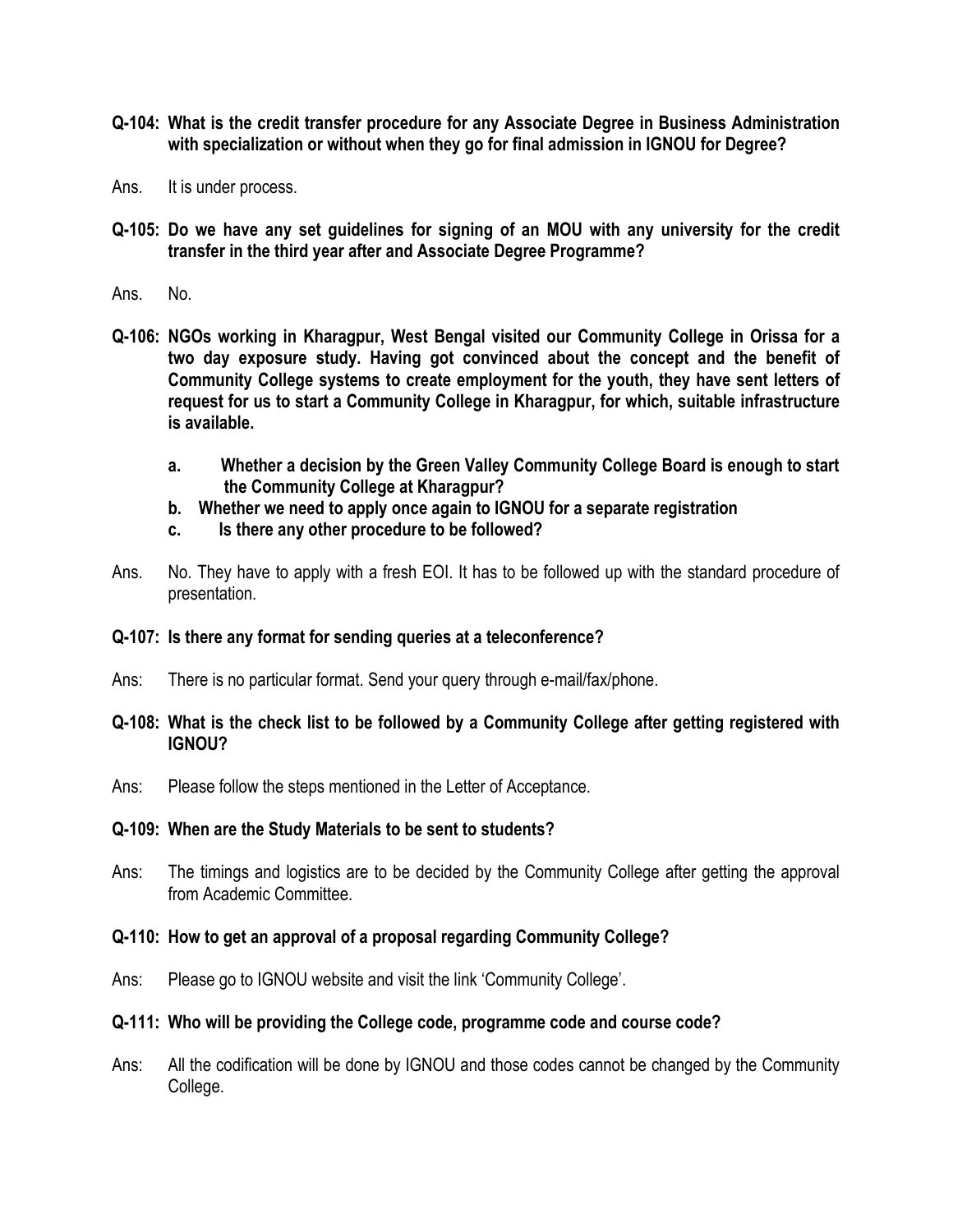# **Q-112: Can we change the contents of Study Material send by IGNOU?**

Ans: Definitely not in the print. However, these may be customised as per the need of the students.

#### **Q-113: In which manner we can increase the students?**

Ans: You have to promote your programmes in the community by adopting suitable strategies, like awareness meetings, Community Radio Programmes, Press Releases, Press Conference, participation at Book Fairs and similar for exhibitions, etc.

# **Q-114: For preparing syllabus and courses of study for Category 2 by suitable mix of IGNOU programmes we need to refer the same. How could we readily refer to the same at the time of need, is it available on the net?**

- Ans: Yes, it is available on the IGNOU Website.
- **Q-115: Hon'ble VC, IGNOU had assured during the Inaugural meeting of Community Colleges at Vigyan Bhawan, New Delhi, that the study materials to Community Colleges will be made available at a nominal charges. But when we purchased the study materials the effective price was more than the cost price, as detailed below:**

| (i)  | Price per Proforma Invoice                    |         |
|------|-----------------------------------------------|---------|
|      | F. No. IG/MPDD/CC/09/07/299 dt. 20.08.09      | 7860.00 |
|      | Discount 25 %                                 | 1965.00 |
|      | Packing & Postage                             | 2500.00 |
|      | Total                                         | 8395.00 |
|      | i.e. 6.8% more over the quoted price 7860.00  |         |
| (ii) | Cost of actual purchased Study Materials vide |         |
|      | MPDD Receipt No. A-6947 dated. 23-11-09       | 6670.00 |
|      | Discount 25%                                  | 1392.00 |
|      | Packing & Postage                             | 2500.00 |
|      | <b>Total</b>                                  | 6678.00 |
|      | i.e. 19.9% moreover the quoted price 5570.00  |         |

**The packing and postage is charged as Rs. 2500/- in both the cases irrespective of the Volume and cost of the required study material which needs attention of the concerned authorities.**

**Is it possible that the study materials required by Regional Centre of IGNOU against the requisition placed with the Regional Centre of MPDD/IGNOU by community colleges for subsequent collection by respective colleges from the Regional Centre. Otherwise more logical discount and packing and postage charges be considered.**

Ans: Your observations have been noted. However, it should not be construed that discount has not been given. We shall try to see that distribution can be done from the Regional Centres.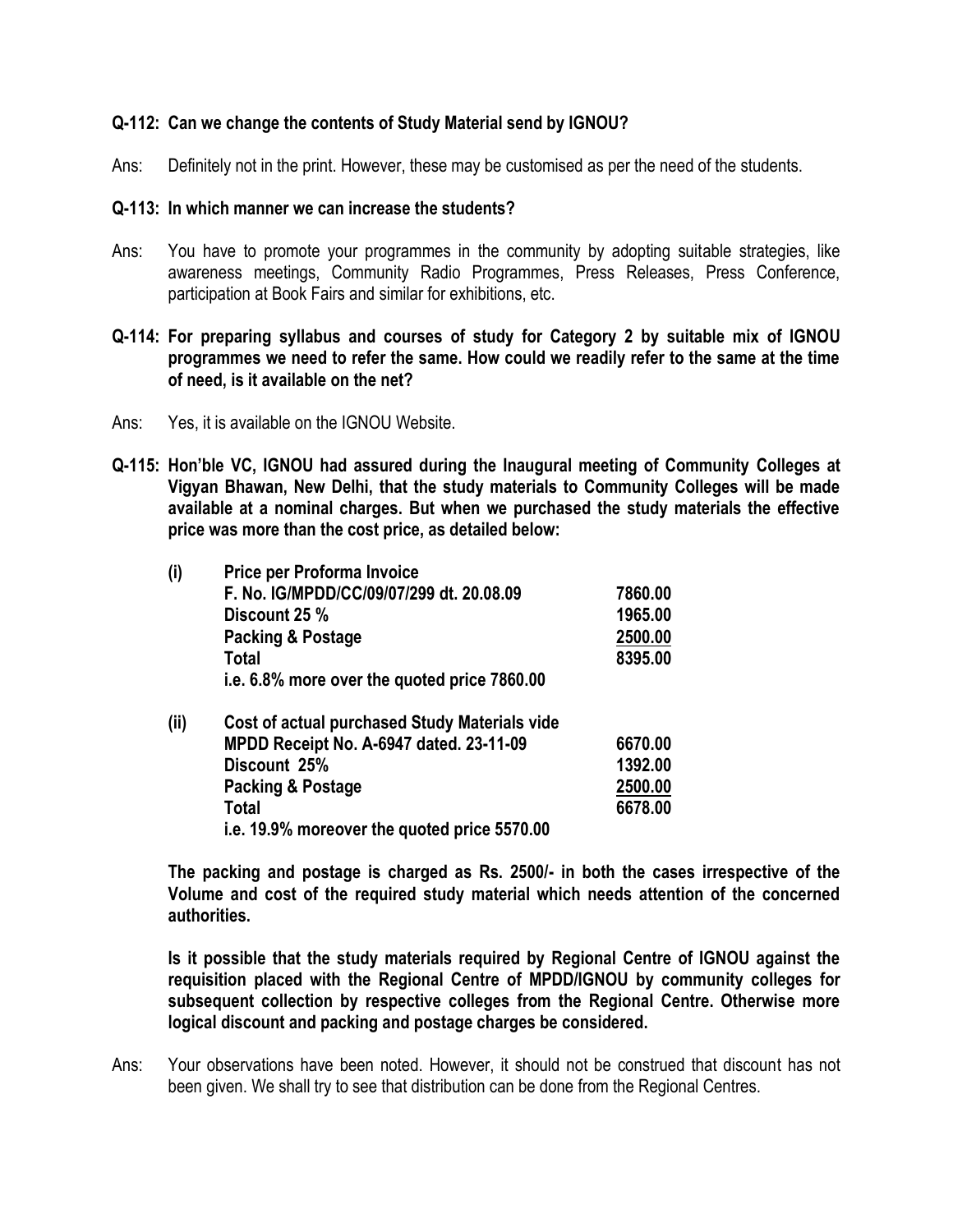- **Q-116: On the IGNOU Text Books/ Study Materials the price is not printed. Can the price-list of the same be made available to community colleges by post or on internet for their reference and needful as and when necessary.**
- Ans: The Price List is under revision. It will be duly uploaded on the website.
- **Q-117: Some of the Community Colleges have received requests from Foreign Nationals for getting enrolled into their Community Colleges. So they have been exploring the possibility of the same and have sought our advice about the specific norms and guidelines, which might have to be followed in this regard.**
- Ans: There should not be any objection if the students concerned follow all the rules and regulations of the Community College; for example, they must fulfill the requirement of attendance at the practical classes, the disciplinary norms of the institution, etc.
- **Q-118: Some of the Community Colleges have enrolled Indian students residing abroad and they intend to have their practical classes conducted in a foreign country. They have sought specific guidelines about the evaluation of the practical exercises.**
- Ans: We may ask them to provide their learning and evaluation methodologies for approval/advice of the Community College Academic Board and Community College Examination Board. They should also follow the norms created for sending the marks of Continuous and Term-end Evaluation.

# **FAQs on Issues related to Registration**

- **Q-1: Who will be eligible to enroll in Community Colleges?**
- **Ans:** Anyone who has completed 10+2 or its equivalent is eligible to enroll for the Associate Degree Programme. Similarly students who have completed the BPP Programe of IGNOU may also enroll for the Associate Degree Programme. Eligibility for Certificate Programmes vary from 8th pass and above and that for Diploma Programme vary from 10<sup>th</sup> pass and above.
- **Q-2: Can Community colleges offer short-term certificate/diploma programmes lesser than the duration stipulated by IGNOU?**
- **Ans:** Yes, the Community colleges may offer need-based programmes, which will be referred to as noncredit programmes.
- **Q-3: We need following clarifications regarding admission of students in Face to Face / Distance Learning as well as Online Mode.**
	- **i) Can we admit students for Category -3 programmes only or Category 2 also?**
	- **ii) What will be the process to admit students in Distance Learning mode?**
	- **iii) What will be the requirement of minimum students to have exam centre for the students of Distance learning mode?**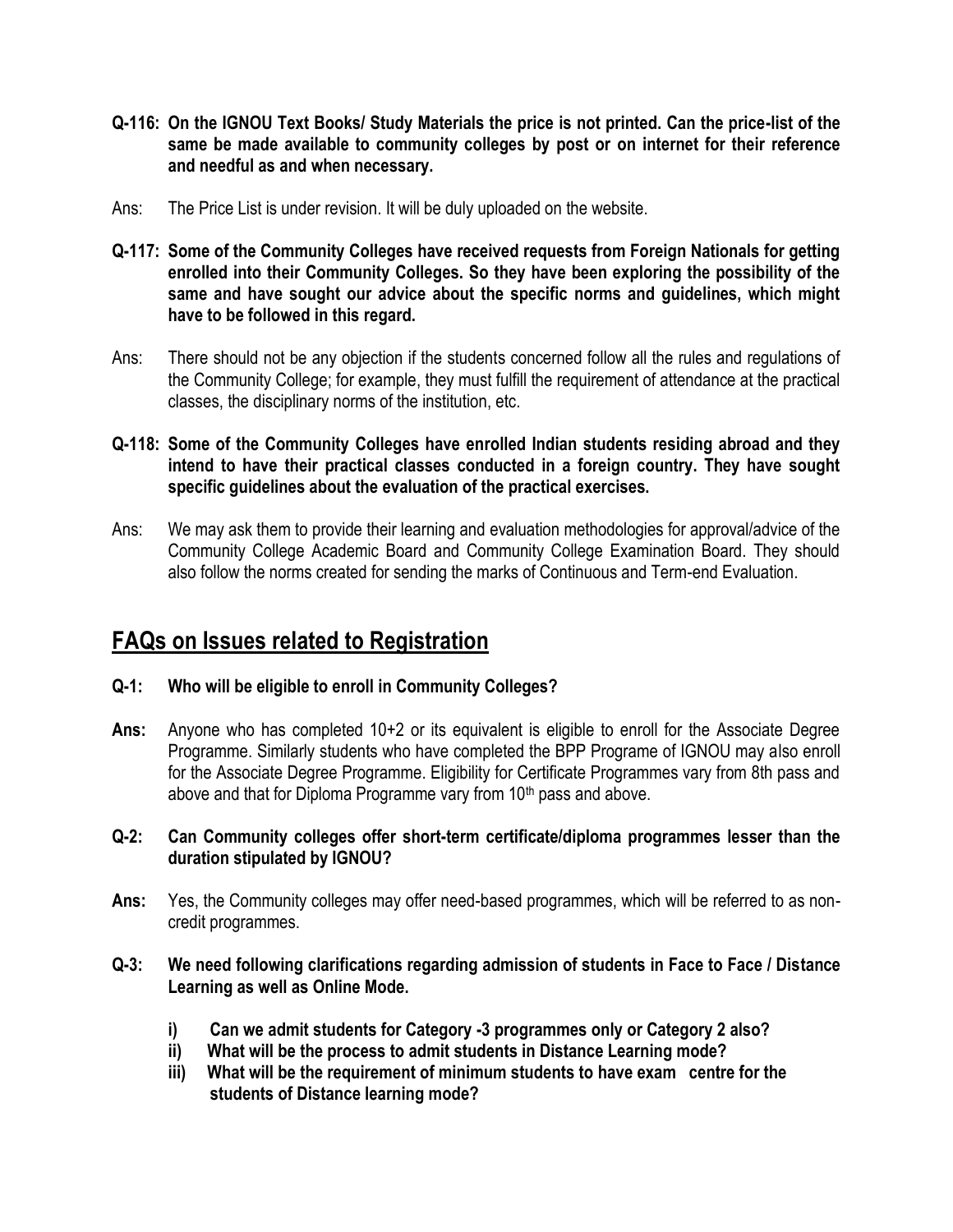- i) You can admit for both the Categories.
- ii) For Category 1 programmes IGNOU norms are to be followed. For Category 2 and 3 the intending Community Colleges will have to develop their procedure under the guidance of the Community College Board. The Student Handbook and admission application form should clearly indicate about both the provision.
- iii) If it is a IGNOU programme then 50, otherwise there is no restriction.

# **Q-4: Is semester pattern mandatory for Diploma courses?**

Ans. Yes. This is required for ensuring student friendly workload.

# **Q-5: Is it possible to give admission to the student in second semester of ADP after completion of Certificate Programme or shall we have to wait for the result?**

Ans: There is no need to wait for the result of the Certificate Programme for entry to the second semester of ADP. However, for final certification all courses, starting from the certificate level to Associate Degree Programme, have to be completed successfully.

# **Q-6: What is the student registration process for Community College?**

Ans: We have sent a detailed quideline through our e-mail dated 8<sup>th</sup> March, 2010.

# **Q-7: What will be the territory for giving admission?**

Ans: The programmes are to be handled face-to-face and attendance in practical is compulsory. The territory may be defined on the basis of above.

# **FAQs on Issues related to Academic Matters**

# **Q-1: What is the suggested structure of Certificate and Diploma Programme?**

Ans: Certificate programmes should be of 6 months' duration and equivalent to 16-20 credits. A Diploma programme is of one year duration with 32-36 credits.

The pattern of credits is as follows:

- Full-time programmes one credit is equivalent to 15 contact hours.
- Part-time / Distance learning programmes one credit is equivalent to 30 hours of study by a student which includes self-study, assignments, library work, etc.
- All Community Colleges must conduct theory/practical/in-service/apprenticeship in appropriate proportions commensurate with the teaching methodology.

Ans.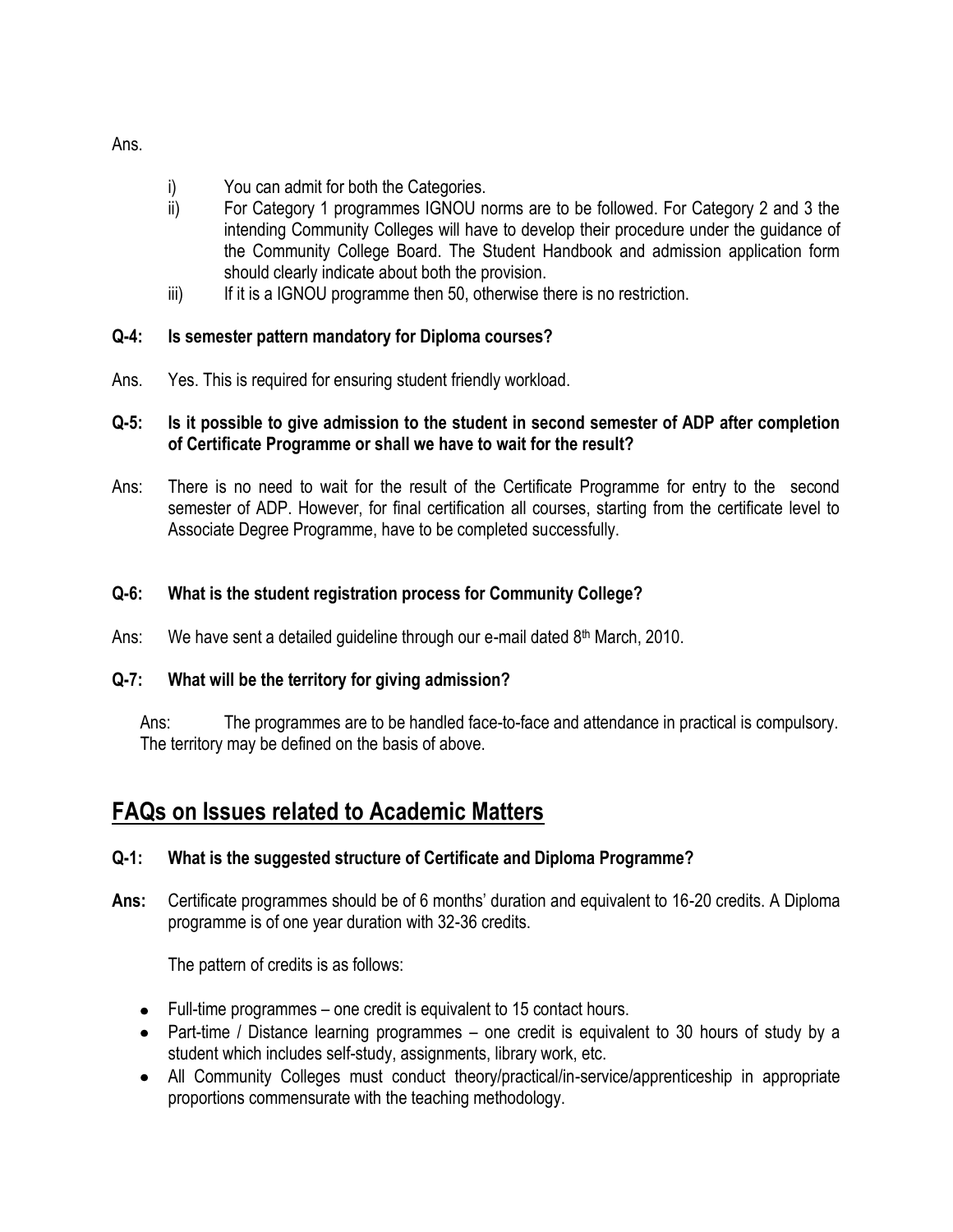# **Q-2: Does IGNOU prescribe the contents of Associate Degree Programmes?**

**Ans:** IGNOU will not prescribe the contents. The Community Colleges will do that and will take guidance from IGNOU. For Associate Degree Programme, the structure is modular – Certificate Diploma Associate Degree Programme.

# **Q-3: What will be the desired structure of an Associate Degree Programme?**

**Ans:** The Associate Degree Programme may comprise of Foundation Courses in the first semester and Applied Courses in the chosen Programme Sector during the second semester. The Foundation Courses may comprise of Life and Livelihood Skills relating to Functional English, Personality Development, Computer Literacy and Communication Skills.

In the second year (third semester) the emphasis may be on Electives and Applied Courses. In the fourth semester besides Electives, there must be a compulsory component of Internship, Project Work ranging between 14 to 16 credits.

# **Q-4: How will students transfer from an Associate Degree to the third year of graduation?**

**Ans:** For students who complete an Associate Degree and wish to register for the third year in IGNOU, a credit transfer policy will be worked out between the Community College and IGNOU. The international pattern is to accept about 80% of the credits earned during Associate Degree Programme.

# **Q-5: What is the structure of Bachelor's Preparatory Programme (BPP)?**

**Ans:** Bachelor's Preparatory Programme has the following three courses.

i) Preparatory Course in General Mathematics ii) Preparatory Course in Social Sciences iii) Preparatory Course in Commerce

A student has to select any two from the above courses.

#### **Q-6: What is the medium of instruction for the various programmes?**

**Ans:** Most of IGNOU's programmes are offered in English and Hindi. A good number of programmes are also available in regional languages. However, a Community College is expected to offer its programmes in vernacular medium.

# **Q-7: How will Community Colleges propagate their programmes?**

**Ans:** On approval of the draft brochures/ fliers, individual community colleges may advertise their programmes through print and electronic media. They can also use local press, cable TV for promotional purpose.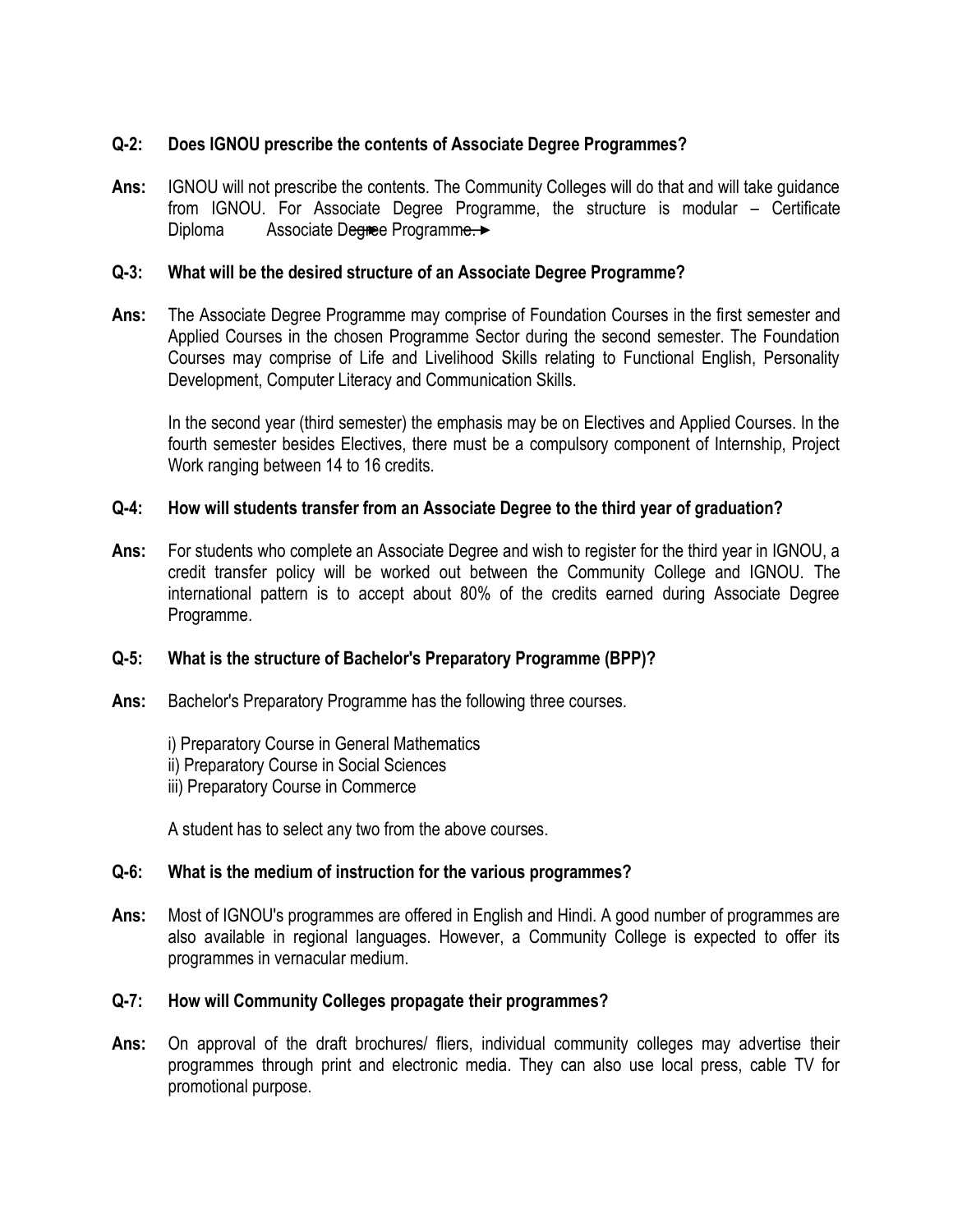# **Q-8: How will a Community College prepare the syllabus for its various programmes?**

Ans: The Academic Committee may draw on its own internal / external expertise and wherever necessary include the courses of IGNOU by contextualizing them to local needs.

# **Q-9: What is the role of the Academic Committee?**

- **Ans:** An academic committee comprising of subject experts will oversee the academic planning and management of the college. It will develop the curricular framework and contents for various programmes. All community college programmes will have:
	- A judicious blend of theory and practical
	- Locale-specific needs clearly integrated into the curriculam
	- Mandatory industry-community linkage

# **Q-10: Who will transact the curriculum?**

**Ans:** Teachers / trainers in the community college will be responsible for programme delivery. Practitioners from the community will also be an essential human resource component. The qualifications and work experience for each programme sector will be laid down by the academic committee.

- **Q-11: We have chosen some programmes to be implemented. For some of the programmes we have capable faculty but for some of our implemented programmes we do not. So we have to publish an advertisement to check the availability of faculty. Please advice in this regard.**
- **Ans**: This reflects improper planning. A Community College should ensure availability of faculty and infrastructure before sending the EOI.

# **Q-12: Which are the Associate Degree Programmes that can be run through a Community College?**

**Ans:** A Community College is supposed to identify the programmes as per the need of the community. The Master List given on the IGNOU website carries the names of all programmes on offer by the Community Colleges. This would definitely give you an idea.

# **Q-13: Can you let me know the procedure that the university follows in order to give us the recognition of our course?**

**Ans:** A Community College Academic Board has been constituted in IGNOU for this Purpose which will meet quarterly to take up the issue.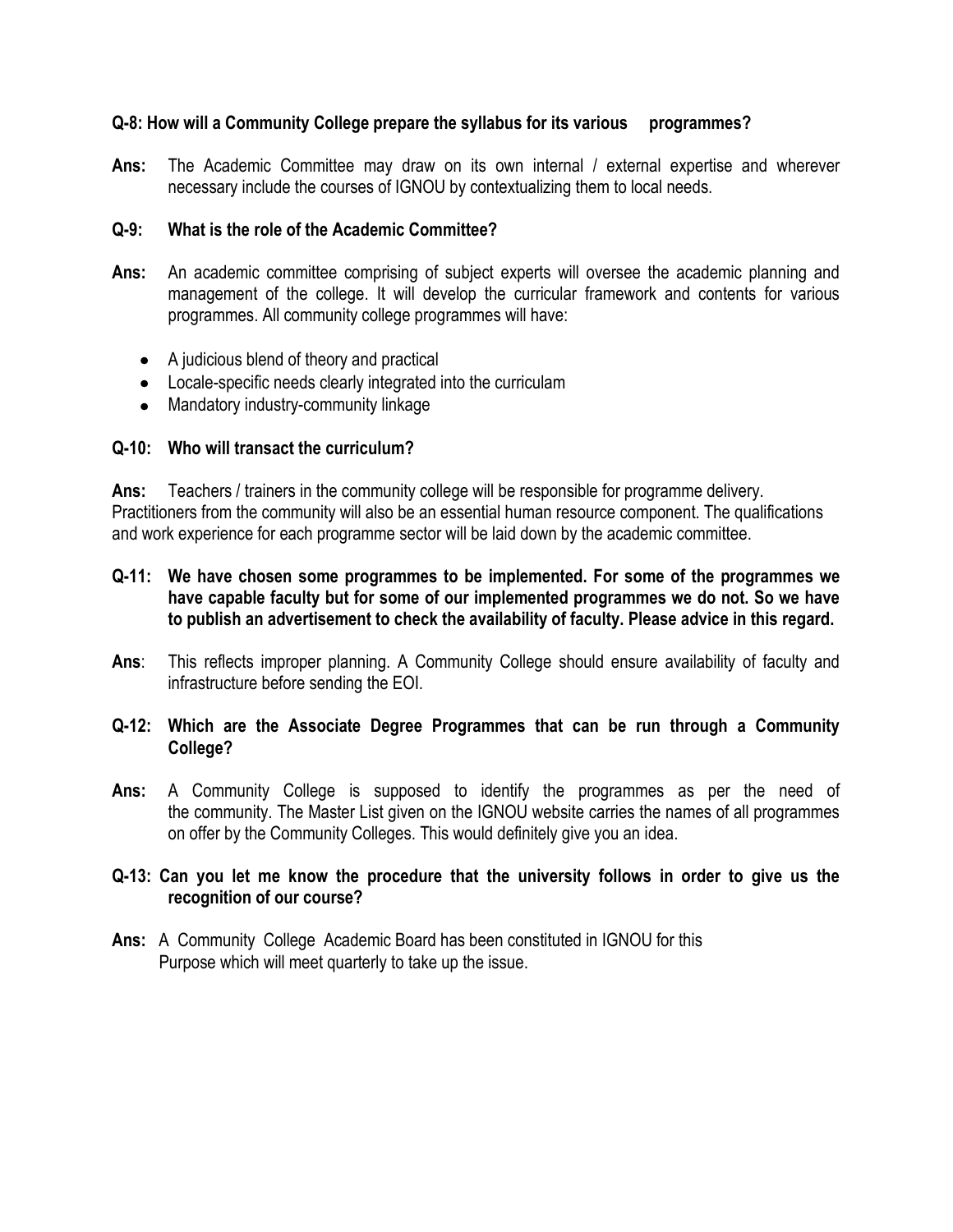- **Q-14: Our College has already received the award letter for running Community College for Associate Degree in Social Work. Our college has the qualified faculty and other amenities required for running MSW. Your approval and guidance would enhance the empowerment the local students who are unable to pursue the full time course. Please advice.**
- **Ans:** You cannot offer any Masters Programme through a Community College.
- **Q-15: After completing PGDCA, whether there is any benefit in the lateral entry or not?**
- **Ans:** As such Community Colleges are not supposed to conduct PGDCA. IGNOU had a scheme of lateral entry into BCA after completion of PGDCA, but now it stands withdrawn. However, at IGNOU there is a provision of Integrated MCA starting from the first year of BCA.
- **Q-16: What is the methodology to be adopted for running the short term courses?**
- **Ans:** Like any other Academic Programme these have to be decided by the Academic Committee.
- **Q-17: After acquiring the Associate Degree shall we be legally permitted in all Engineering Colleges to enter the third year under lateral entry scheme?**
- **Ans:** No.
- **Q-18: For our Associate programme in technical stream can we transfer the credits to IGNOU SAPET?**
- **Ans:** No.
- **Q-19: After completion of Associate Degree, will you give permission to start 3 year IGNOU distance learning facility in our Community Colleges?**
- **Ans:** No.
- **Q-20: What is the minimum educational qualification and age of formal students in Associate Degree Programmes?**
- **Ans:** 10+2. No age bar.
- **Q-21: Can we conduct three year degree programmes?**
- **Ans:** No.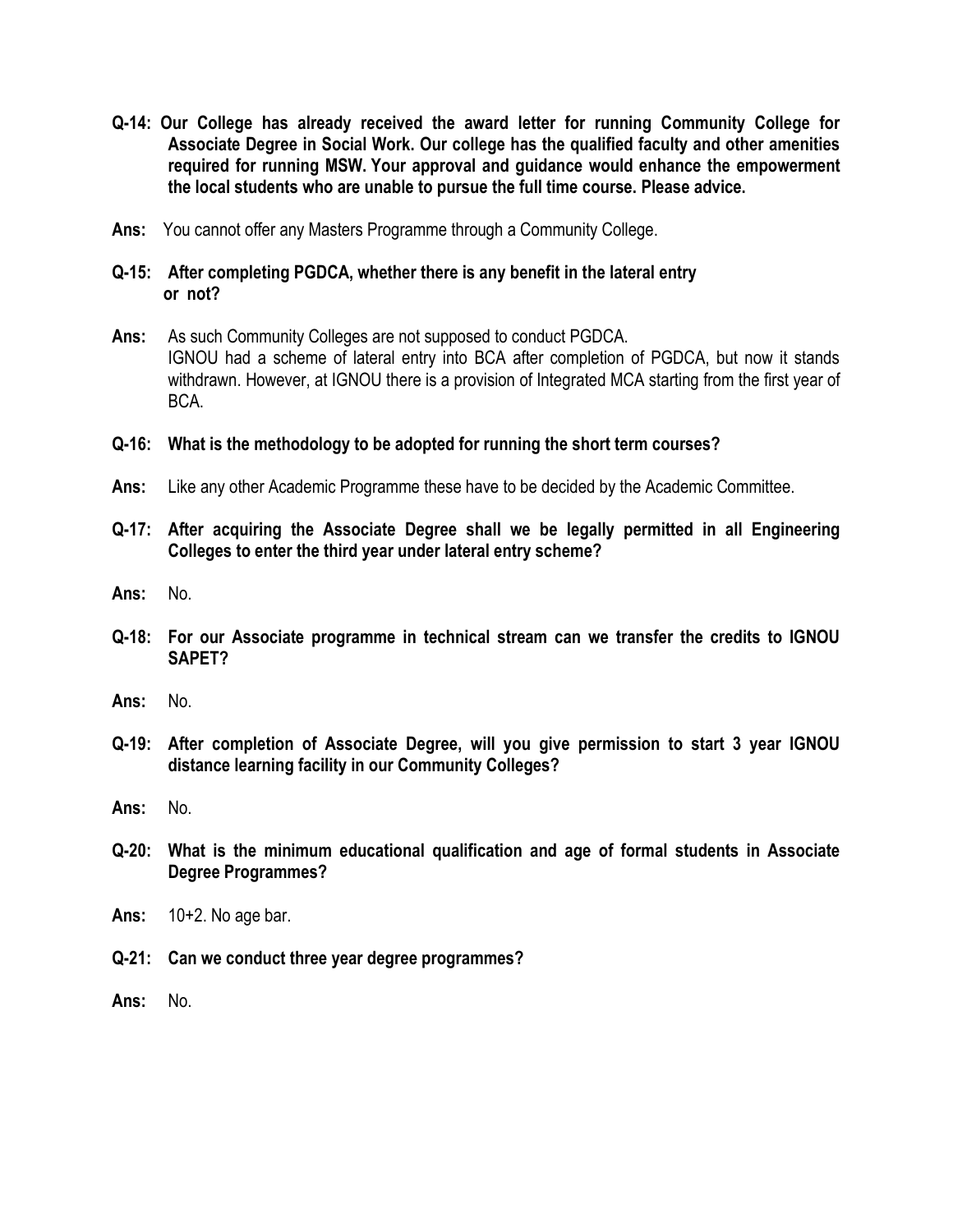- **Q-22: Our College has already received the award letter for running Community College for Associate Degree in Social Work. Our college has the qualified faculty and other amenities required for running MSW. Your approval and guidance would enhance the empowerment the local students who are unable to pursue the full time course. Please advice.**
- **Ans:** You cannot offer any Masters Programme through a Community College.
- **Q-23: After completing PGDCA, whether there is any benefit in the lateral entry or not?**
- **Ans:** As such Community Colleges are not supposed to conduct PGDCA. IGNOU had a scheme of lateral entry into BCA after completion of PGDCA, but now it stands withdrawn. However, at IGNOU there is a provision of Integrated MCA starting from the first year of BCA.
- **Q-24: What is the methodology to be adopted for running the short term courses?**
- **Ans:** Like any other Academic Programme these have to be decided by the Academic Committee.
- **Q-25: After acquiring the Associate Degree shall we be legally permitted in all Engineering Colleges to enter the third year under lateral entry scheme?**
- **Ans:** No.
- **Q-26: For our Associate programme in technical stream can we transfer the credits to IGNOU SAPET?**
- **Ans:** No.
- **Q-27: For tie-up with American Community Colleges can we get support in visa processing and travel and stay at America.**
- **Ans:** These are to be worked out. First send a comprehensive proposal.
- **Q-28: Can we offer Online NON CREDIT short term Certificate Programme? Whether IGNOU will award Certificate?**
- **Ans:** Yes, with due approval of the Academic and Examination committee. It cannot be called a Certificate Programme.
- **Q-29: After completion of Associate Degree, will you give permission to start 3 year IGNOU distance learning facility in our Community Colleges?**
- **Ans:** No.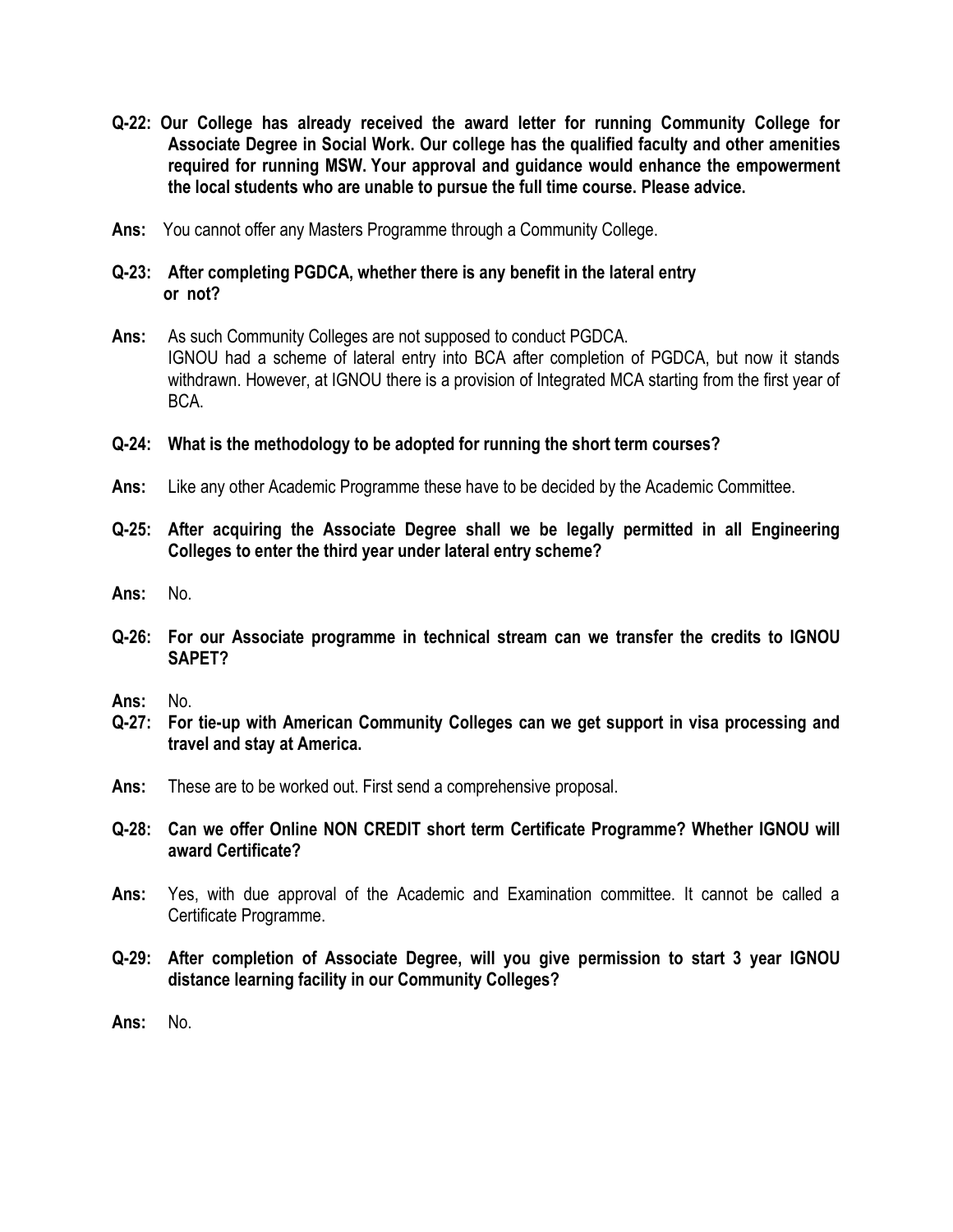- **Q-30: What is the minimum educational qualification and age of formal students in Associate Degree Programmes?**
- **Ans:** 10+2. No age bar.
- **Q-31: Can we conduct three year degree programmes?**
- **Ans:** No.

#### **Q-32: After completion of Associate/Associate Applied degree, will IGNOU give permission to conduct 3rd year degree programme under Category 1 in the same Community College?**

**Ans:** Your question is confusing because under Category-1 we have direct programmes of IGNOU. So issue of its completing in third year does not arise. In so far as continuing into a third year degree after completing Associate Degree Programme under Community College is concerned it may be noted that the three year degree programme to be pursued will essentially be an IGNOU programme and for that the concerned learner has to take admission through an IGNOU Study Centre.

There is nothing called an Associate Applied Degree.

# **Q-33: Is Associate Applied Degree in the Community College Scheme of IGNOU approved by All India Council for Technical Education (AICTE) or not?**

**Ans:** Perhaps your query is about Associate Degree Programme. As such IGNOU does not need the approval of AICTE. As a matter of fact we would first expect the pass-outs of the Community Colleges to perform and thus make themselves acceptable to the society.

#### **Q-34: In case of Associate Applied Degree is Mathematics at foundation level compulsory or not?**

**Ans:** There is nothing called Associate Applied Degree, nor there is any Mathematics course at the foundation level.

# **Q-35:Can the students under Distance Education mode choose their schools/places to attend their practicals/contact classes as per their convenience?**

**Ans:** It is not understood as to why schools are to be selected.

In so far as practicals are concerned attendance is compulsory irrespective of the mode of instruction, i.e. face-to-face or distance. So students may be given the liberty to select the workplace but the Community College will have to ensure the monitoring mechanism.

# **Q-36:How to get into an agreement in the form of an MOU with schools for training/practicals for the Distance Education students?**

**Ans:** It is not understood why an Agreement/MOU will be required. However, if it is that essential then the tie-up with the school has to be done by the Community College concerned. IGNOU will not be a party to that agreement. It can, however be a facilitator.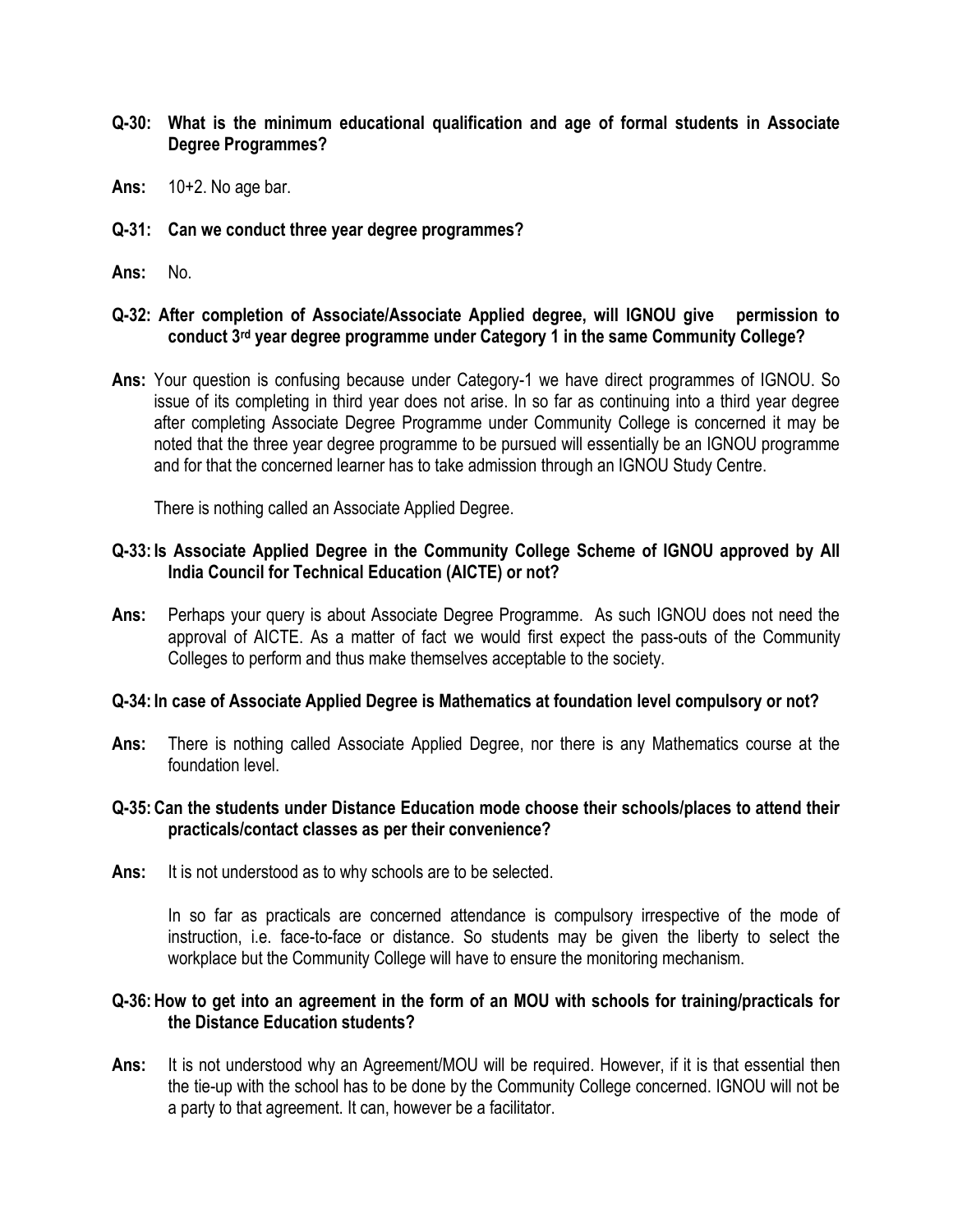- **Q-37:We would like to conduct Short-term Non-Credit Certificate Programme (SNCP) with the approval of our Academic Committee for 30 days / 90 hrs. in Battery Maintenance, etc.**
	- **a) Do we have your concurrence?**
	- **b) Whether SNCP can be offered through Distance Education mode and Online Mode?**
- **Ans:** The Academic Committee is authorized to give the approval. The Distance Education and Online mode should have different Creditisation Packages.
- **Q-38: In Associate Degree Programme (Business Administration) if students finish the entire programme within three semesters instead of four semesters, whether she/he should be allowed to study extra subjects during the remaining semesters? Whether the successful completion of the programme entitles her/him to the award of a BA (Honours) degree?**
- **Ans:** The Associate Degree Programme should be officially spread over four semesters. There is no bar for studying extra subjects but credits can not be earned corresponding to them.
- **Q-39:What will be the major criteria of selecting teachers in Community College- Graduation or skill?**
- **Ans:** Both are equally important.
- **Q-40:How to evaluate projects and award marks? Is there any specific evaluation methodology that we need to follow?**
- **Ans:** The subject expert should be able to do the needful. However, you may take guidance from the Academic Committee.

#### **Q-41: Is it necessary to get approval from IGNOU every time to adopt a new programme?**

**Ans:** Yes. Approval of the Academic Committee will be required.

#### **Q-42: Can we start Montessori Teachers' Training programme under Category 3?**

**Ans:** Yes, but the certification will not be indicative of any recognition by the NCTE.

#### **Q-43:After completion of Associate/Associate Applied degree, will IGNOU give permission to conduct 3rd year degree programme under Category 1 in the same Community College?**

Ans. Your question is confusing because under Category-1 we have direct programmes of IGNOU. So issue of its completing in third year does not arise. In so far as continuing into a third year degree after completing Associate Degree Programme under Community College is concerned it may be noted that the three year degree programme to be pursued will essentially be an IGNOU programme and for that the concerned learner has to take admission through an IGNOU Study Centre. Admission through a Community Linked Learners" Centre can also be considered.

There is nothing called an Associate Applied Degree.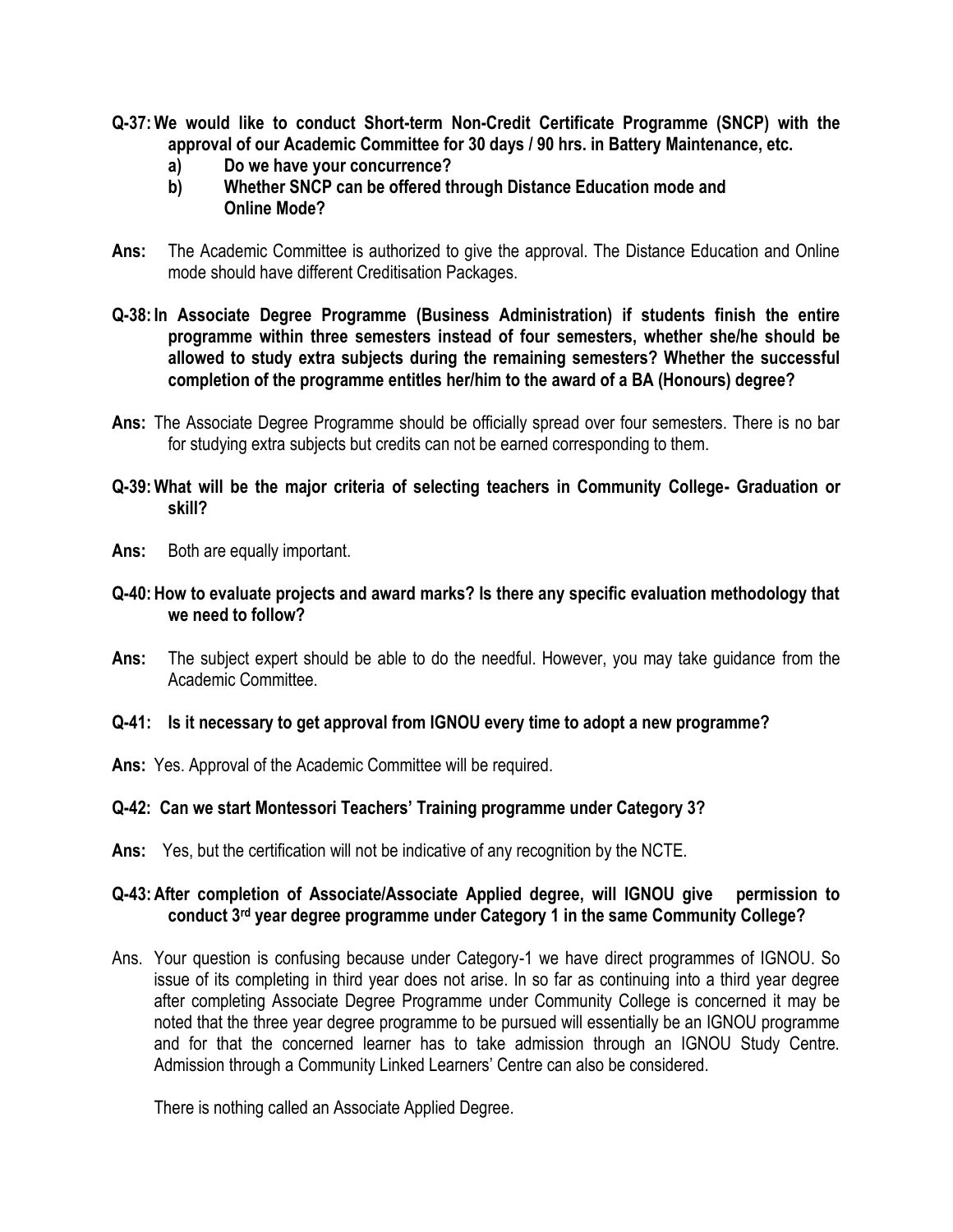# **Q-44: Is Associate Applied Degree in the Community College Scheme of IGNOU approved by All India Council for Technical Education (AICTE) or not?**

Ans. Perhaps your query is about Associate Degree Programme. IGNOU does not need the approval of AICTE for the Associate degree Programme as there are not among the collegiate technical degree. We expect the pass-outs of the Community Colleges to perform and thus make themselves acceptable to the society.

#### **Q-45: In case of Associate Applied Degree is Mathematics at foundation level compulsory or not?**

Ans. There is nothing called Associate Applied Degree, nor there is any Mathematics course at the foundation level.

**Q-46:We would like to conduct Short-term Non-Credit Certificate Programme (SNCP) with the approval of our Academic Committee for 30 days / 90 hrs. in Battery Maintenance, etc.**

- **a) Do we have your concurrence?**
- **b) Whether SNCP can be offered through Distance Education mode and Online Mode?**
- Ans. The Academic Committee is authorized to give the approval. The Distance Education and Online mode should have different Creditisation Packages.
- **Q-47: In Associate Degree Programme (Business Administration) if students finish the entire programme within three semesters instead of four semesters, whether she/he should be allowed to study extra subjects during the remaining semesters? Whether the successful completion of the programme entitles her/him to the award of a BA (Honours) degree?**
- Ans. The Associate Degree Programme should be officially spread over four semesters. There is no bar for studying extra subjects but credits can not be earned corresponding to them.

# **Q-48:What will be the major criteria of selecting teachers in Community College- Graduation or skill?**

- Ans. Both are equally important.
- **Q-49: Is it necessary to get approval from IGNOU every time to adopt a new programme and suspend the previous programme under Category 1?**
- Ans. Yes. Approval of the Academic Committee will be required.

# **Q-50: Can we start Montessori Teachers' Training programme under Category 3?**

Ans. Yes. The certification will not be indicative of any recognition by the NCTE.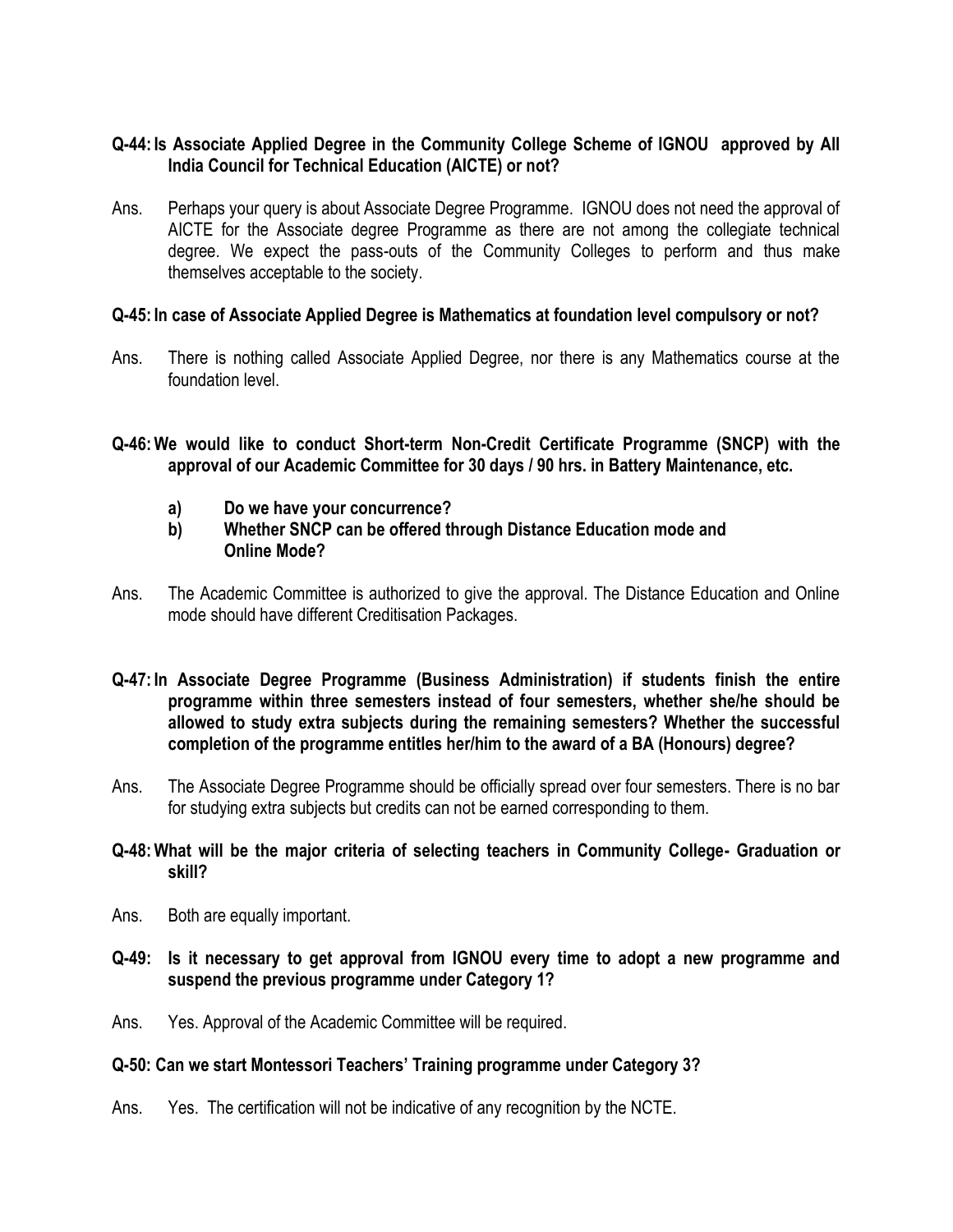# **Q-51:What should be the qualification of the teachers?**

Ans. It depends upon the programme.

# **Q-52:When is the Academic Committee meeting supposed to be held?**

Ans. It is to be scheduled by the Community Colleges.

# **Q-53: Whether a same programme (e.g., Certificate in Laptop Maintenance) can be offered both by Direct and Online for different set of students?**

- Ans. Yes, but the creditisation packages will be different.
- **Q-54: Whether a programme (Certificate in Webpage Development ) can be offered through a blended mode of Direct and Online for the same set of students as blended programme gives opportunity for learning the know-how (theory) by Online and the do-how by hands on practical in a lab/workplace?**
- Ans. It is a very welcome move. Please get the creditisation packages duly vetted by the Academic Committee.
- **Q-55: What is the procedure to add new course in our existing Community College programmes offering?**
- Ans. Identify the programmes and get the creditisation approved by the Academic Committee.
- **Q-56: If we want to add any programme which is currently being done at any other Community College, can we offer the same in the way the particular Community College is doing?**
- Ans Yes.
- **Q-57: State whether students who completed Community College Diploma under Tamilnadu Open University/ Manonmaniam Sundaranar University are eligible for second year Associate Degree Programme through Lateral Entry mode.**
- Ans. All such questions/requests should come to us with the Creditisation Scheme. It is indeed very crucial because the decision in this regard is related to the mechanism of Credit Transfer. Please send the same so that we can take up the matter at the Community College Academic Board (CCAB).
- **Q-58: About 50 Students who are doing their 1st year B.Com. in a Govt. Arts and Science College (of Berhampur University) want to discontinue after completing the 1st year Exam to be held in April 2010 and they wish to take admission for the 2nd year of Associate Degree Programme in our Community College in June 2010.**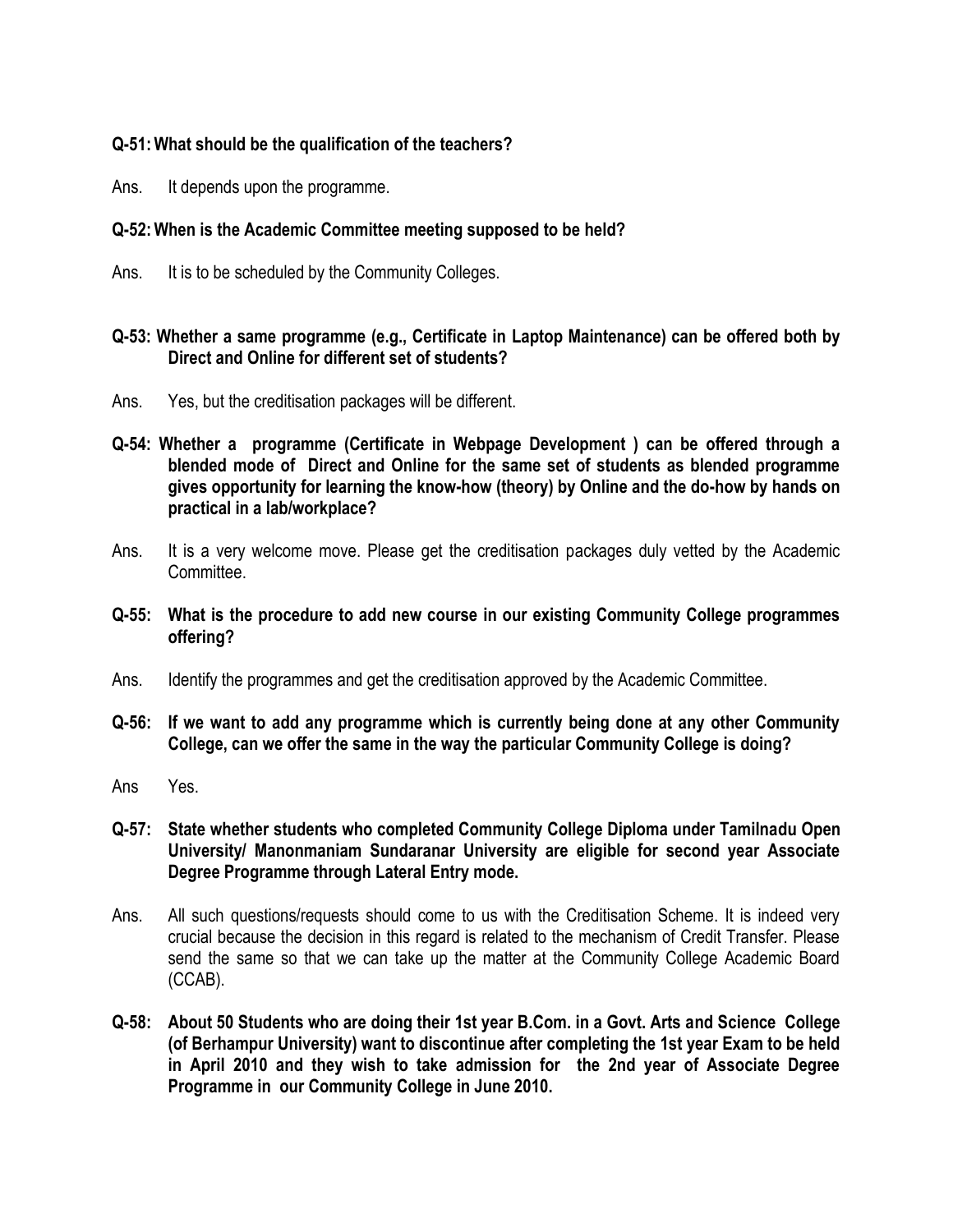- **a. Whether these students can be given admission for the 3rd Semester of Associate Degree in Commerce offered in our Community College?**
- **b. What are the procedures and guidelines to be followed while enrolling these students who wish to migrate from Govt. College (after one year of study) to a Community College?**
- Ans. a. See to the answer of Q-169.
	- b. The framing of necessary guidelines is under process.

# **Q-59: What is the procedure to develop an online programme?**

Ans: First the content has to be generated and then it has to be fine tuned as per the need of webagogy. The Creditisation Scheme should be different from that of a face-to-face Programme. The said scheme has to be validated through the Academic Committee.

# **Q-60: Can BPP programme can be offer under Category -3?**

Ans: No. BPP is a full-fledged IGNOU Programme.

# **Q-61: What is the format of the course code?**

Ans: We have to decide after we get the syllabus/creditisation from all Community Colleges.

# **Q-62: How to prepare course and syllabus for Category-2 programme?**

Ans: This is to be based on how the Community College has decided to repackage the credits of the concerned IGNOU Programme.

#### **Q-63: For Conducting Category-2 programme is regional language permissible by IGNOU?**

- Ans: Category-2 programme can be done in vernacular medium
- **Q-64: Which are the three year Degree programmes we are targeting in respect of Associate Degree Programme?**
- Ans: BA., BCom, BSW, BTS.
- **Q-65: Can the Community Colleges of North-East region including Jharkhand state take up the Category 1 programmes, like CTE, CTPM, CPT, CPC, DPE without any barrier or statutory prerequisite from NCTE, IGNOU, etc.?**
- Ans: CPT, CPC, DPE would require clearance from NCTE. So these are not to be offered through the Community College Scheme.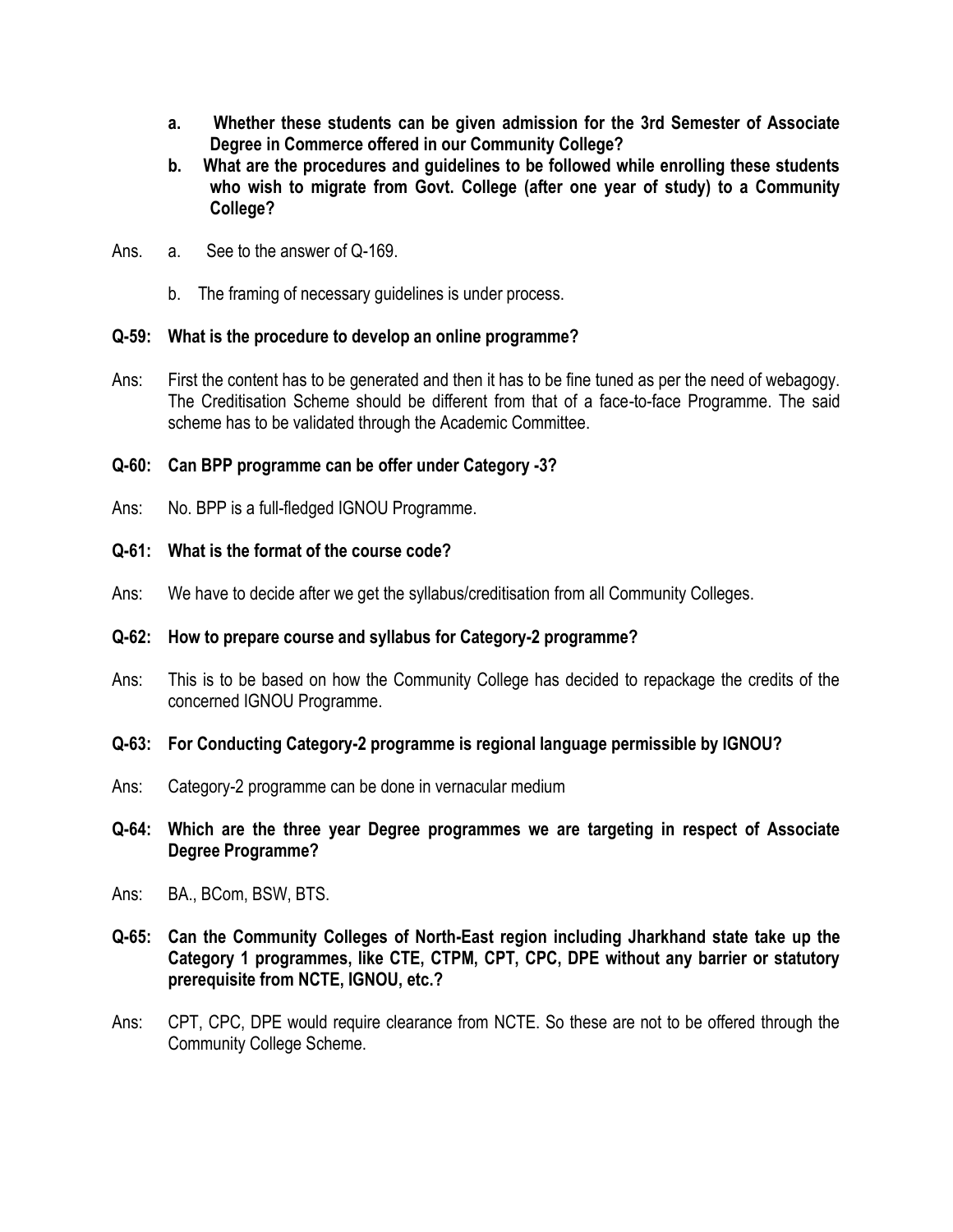# **FAQs on Issues related to Examination**

# **Q-1: How will the examination system be organized?**

- **Ans:** The credibility of any educational institution lies in the rigour and fairness of its examination process. The Examination Committee of every Community College will frame the guidelines under the overall supervision of the Community College Examination Board.
- **Q-2: As per minutes of Community College Examination Board (CCEB) examination for Programme Category 2 & 3 will be conducted by the Community Colleges. If a Community College programme falls under these two categories then confirm whether or not Community College should have to send examination forms of the students to IGNOU.**
- **Ans:** No, but in such case a Community College should send the consolidated records of the students with the fees.
- **Q-3: What is the procedure for selection of code and from where we can get following codes for filling up of the examination form?**

**Programme Code Study Centre Code Exam Centre Code Course Code**

**Ans:** Programme and Course Codes will be provided by IGNOU. IGNOU Study Centre Codes are available on the Website. If a Community College is an Exam Centre then the code will be same as that of the Community College.

# **Q-4: Please guide us about the feasibility of conducting exam with the meagre amount of Rs. 50/- per course.**

**Ans:** At the initial stage, you may have to provide some financial support from your institution. At a later stage when hopefully your Community College will become more popular, you will be able to break even.

# **Q-5: Can we send joint Demand Draft drawn in favour of Community College of all our students instead of separate DD for separate students?**

- **Ans:** Yes. It is Rs. 50/- per student irrespective of the number of courses.
- **Q-6: Let us know more about conducting of the examination and the evaluation.**
- **Ans:** Please see the documents on Examination Norms sent through e–mail dated 12 November, 2009.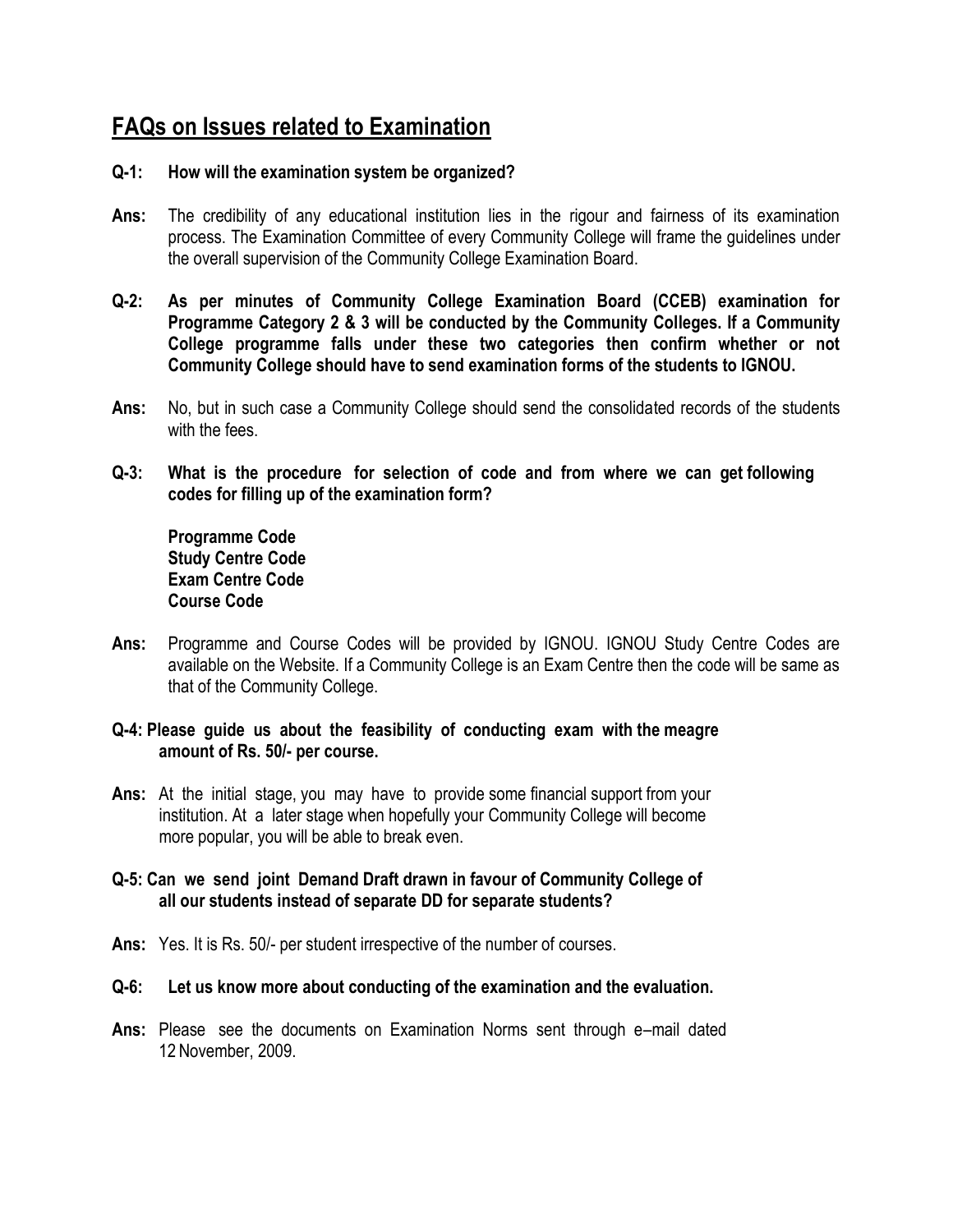# **Q-7: Provide clarification regarding the exam fees and convocation fees (if any) to be collected from the students.**

**Ans:** Please see response to Q-3.

## **Q-8: Whether the exam conducted are semester wise or annually?**

**Ans:** Effectively semester wise – during April to June and October to December.

# **Q-9: Whether the exam will be conducted continuously or there will be some gap between the examinations?**

**Ans:** The Community Colleges are to prepare their own schedule for Category 2 and 3 Programmes. For Category 1 Programme schedule will be drawn by IGNOU.

#### **Q-10: Is there any provision for supplementary or backlog?**

**Ans:** It is suggested that IGNOU scheme of minimum and maximum permissible duration be followed; for example duration of a Certificate Programme is 6 months to 2 years. If any student fails in any particular course he can get it changed in subsequent examination (s) within the maximum permissible period.

#### **Q-11: In case any student fails in the exam, what will be the fees in the next year?**

**Ans:** Course wise exam fees remain same for Category 1 Programme. For category 2 and 3 Programmes it is Rs. 50/- per student irrespective of the number of courses.

#### **Q-12: Can the papers be revaluated?**

- **Ans:** Every Community College should have provision for Re-evaluation.
- **Q-13: If a student fails in any of the papers, whether he/she will be required to appear for all the exams again?**
- **Ans:** As per IGNOU norms only the papers in which he/she has failed.

#### **Q-14: Is it permitted to publish the Internal Marks awarded to students before the examinations?**

**Ans:** Yes. The evaluated scripts may also be shown to the students.

## **Q-15: For Diploma & ADP Practical examinees can we have one examiner?**

**Ans:** Yes, subject to the approval of the Examination Committee.

# **Q-16: How many students need be enrolled by our college to be considered as an Exam Centre?**

**Ans:** At least 50 for Category 1, no lower limit for Category 2 & 3.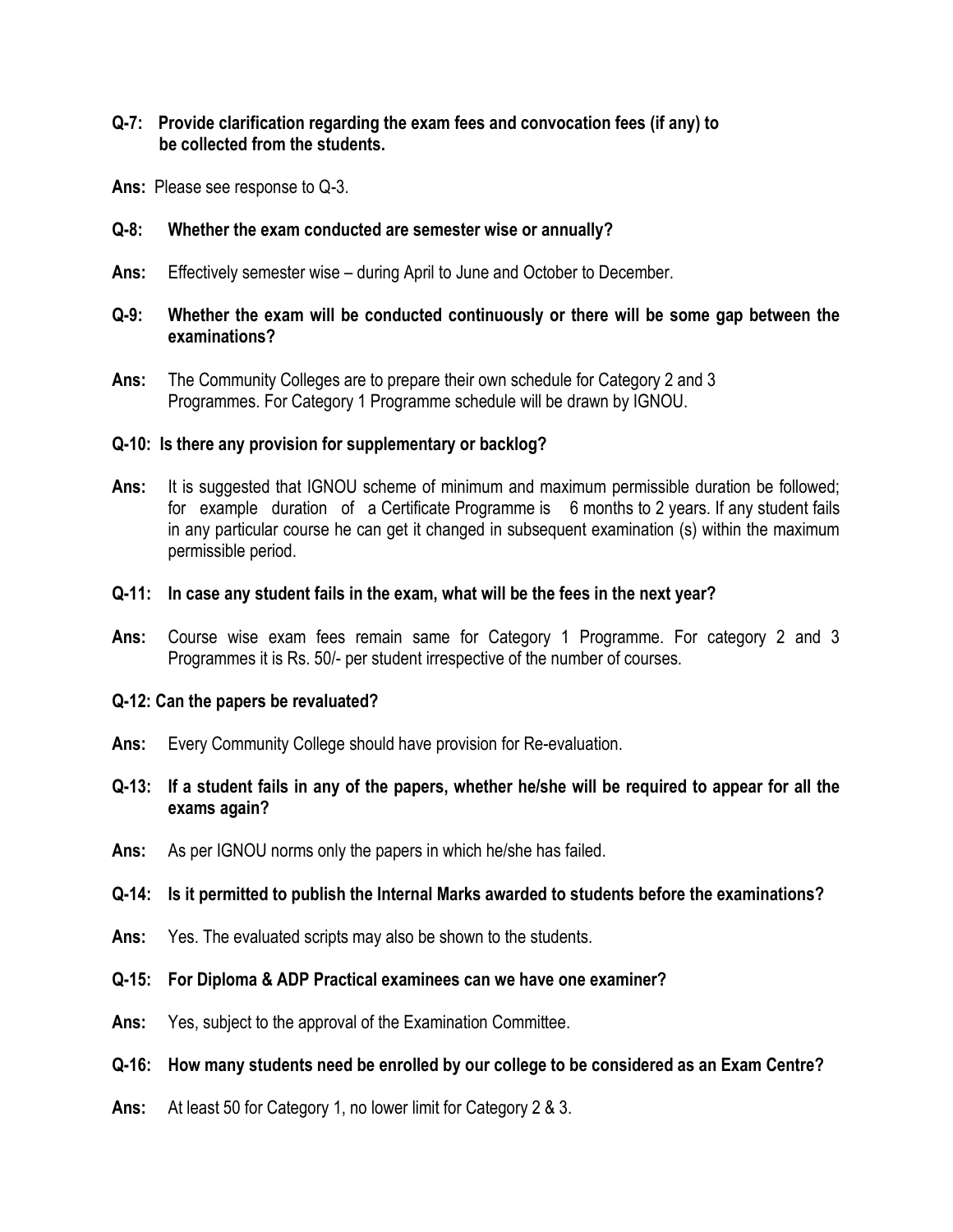# **Q-17: Please provide guidelines for setting of Question papers for examinations?**

- **Ans:** Only very general guidelines can be provided. Please try to set objective/short-answer type questions which would be able to test the skill acquired by the learner and his understanding. There should be very little emphasis on test of memory.
- **Q-18: Are internal marks applicable to Certificate Programme also?**
- **Ans:** Yes.
- **Q-19: Whether or not we have to pay the exam fee also for Category 2, to IGNOU?**
- **Ans:** Yes.
- **Q-20: What is the format of award list for periodic assessment & term end assessment and whether or not the hard copy or the scanned copy or fed in MS - Excel to be sent to IGNOU?**
- **Ans:** Format has been given at Appendix of the Manual. Yes, the copy has to be sent essentially to IGNOU.
- **Q-21: What will be the method of evaluation of term end examination whether the copies to be sent to IGNOU for Category 2 or 3?**
- **Ans:** Method of evaluation has to be decided by the Exam Committee. Category 2 & 3 Programme Papers are not to be sent to IGNOU.
- **Q-22: What is the role of Regional Director in conducting Exam of Category 2.**
- **Ans:** He may send Observers.
- **Q-23: In our system internal assessment has three dimensions covering 40 marks**
	- **a) Diary maintained for academic progress**
	- **b) Project Presentation as per the interest of the students**
	- **c) Unit test**
	- **Is the above OK?**
- **Ans:** Please ask the Exam Committee.

# **Q-24: We would like to start On - Demand Exam. How to go about it?**

**Ans:** Please send us the comprehensive plan. Question banking must precede such an activity.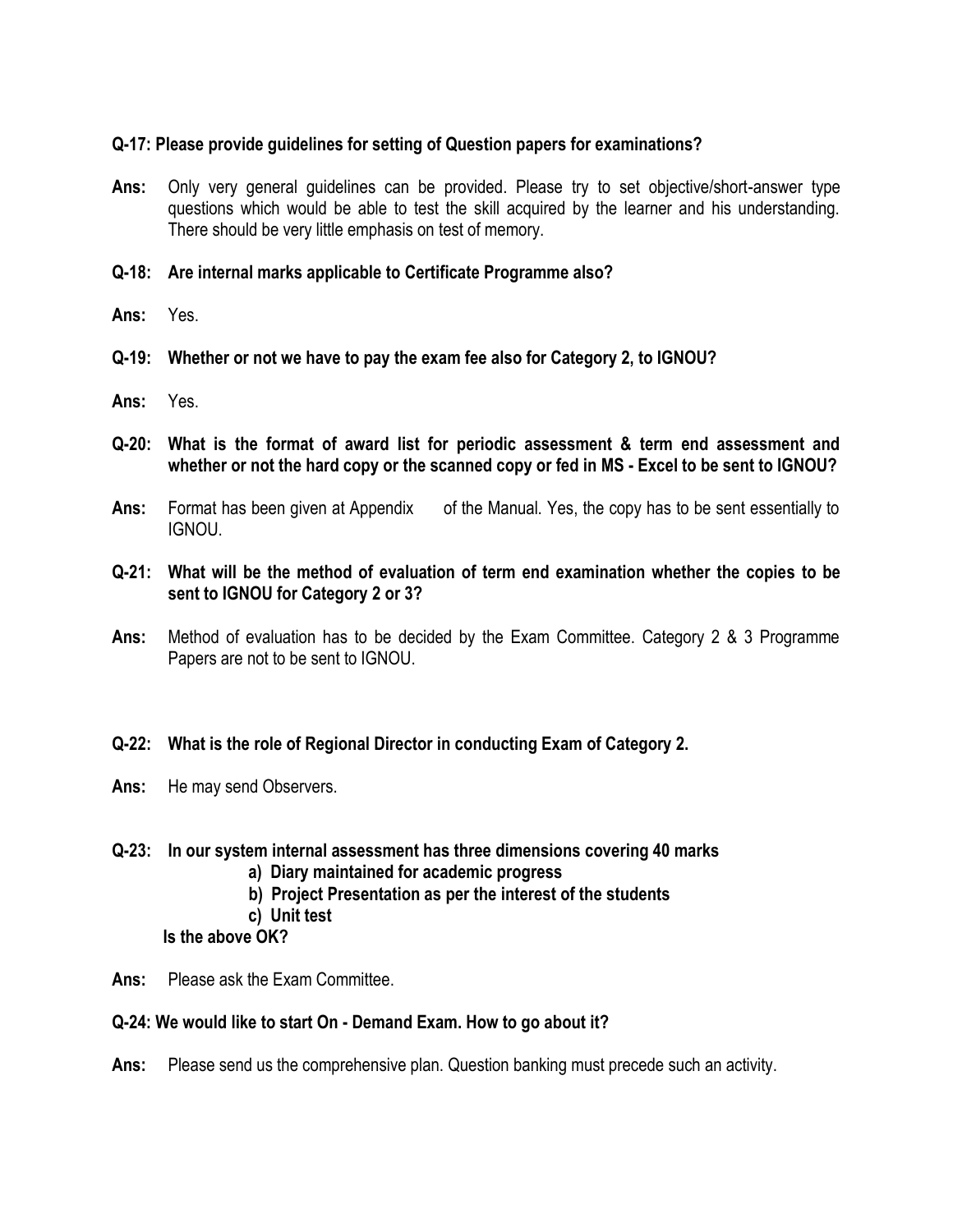# **Q-25: As we fall under category 2, let me know whether the examination fee of Rs. 50 has to be remitted to you?**

**Ans:** Yes. It is Rs. 50/- per student irrespective of the number of courses.

#### **Q-26: Let us know more about conducting of the examination and the evaluation.**

**Ans:** Please see the documents on Examination Norms sent through e–mail dated 12 November, 2009.

## **Q-27: Provide clarification regarding the exam fees and convocation fees (if any) to be collected from the students.**

**Ans:** Please see response to Q-19 of General issues.

#### **Q-28: Whether the exam conducted are semester wise or annually?**

- **Ans:** Effectively semester wise during April to June and October to December.
- **Q-29: Whether the exam will be conducted continuously or there will be some gap between the examinations?**
- **Ans:** The Community Colleges are to prepare their own schedule for Category 2 and 3 Programmes. For Category 1 Programme schedule will be drawn by IGNOU.

#### **Q-30: Is there any provision for supplementary or backlog?**

**Ans:** It is suggested that IGNOU scheme of minimum and maximum permissible duration be followed; for example duration of a Certificate Programme is 6 months to 2 years. If any student fails in any particular course he can get it changed in subsequent examination (s) within the maximum permissible period.

#### **Q-31: In case any student fails in the exam, what will be the fees in the next year?**

**Ans:** Course wise exam fees remain same for Category 1 Programme. For category 2 and 3 Programmes it is Rs. 50/- per student irrespective of the number of courses.

#### **Q-32: Can the papers be revaluated?**

- **Ans:** Every Community College should have provision for Re-evaluation.
- **Q-33: If a student fails in any of the papers, whether he/she will be required to appear for all the exams again?**
- **Ans:** As per IGNOU norms only the papers in which he/she has failed.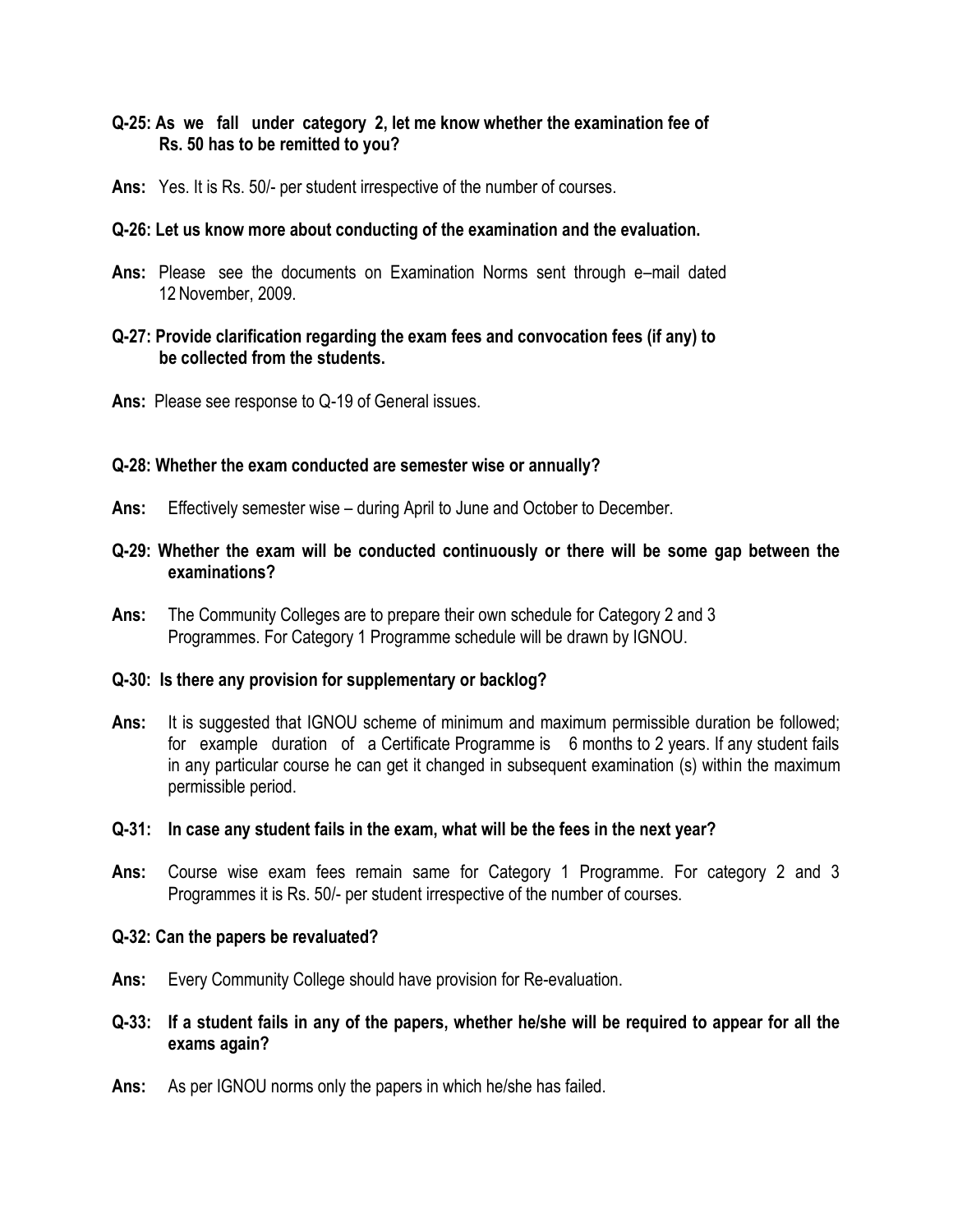# **Q-34: Is it permitted to publish the Internal Marks awarded to students before the examinations?**

**Ans:** Yes. The evaluated scripts may also be shown to the students.

# **Q-35: For Diploma & ADP Practical examinees can we have one examiner?**

**Ans:** Yes, subject to the approval of the Examination Committee.

# **Q-36: How many students need be enrolled by our college to be considered as an Exam Centre?**

**Ans:** At least 50 for Category 1, no lower limit for Category 2 & 3.

# **Q-37: Please procide guidelines for setting of Question papers for examinations?**

- **Ans:** Only very general guidelines can be provided. Please try to set objective/short-answer type questions which would be able to test the skill acquired by the learner and his understanding. There should be very little emphasis on test of memory.
- **Q-38: Whether or not we have to pay the exam fee also for Category 2, to IGNOU?**
- **Ans:** Yes.
- **Q-39: What is the format of award list for periodic assessment & term end assessment and whether or not the hard copy or the scanned copy or fed in MS - Excel to be sent to IGNOU?**
- Ans: Format has been given at Appendix of the Manual. Yes, the copy has to be sent essentially to IGNOU.
- **Q-40: What will be the method of evaluation of term end examination whether the copies to be sent to IGNOU for Category 2 or 3?**
- **Ans:** Method of evaluation has to be decided by the Exam Committee. Category 2 & 3 Programme Papers are not to be sent to IGNOU.
- **Q-41: Should the First semester students register for the second semester before the exam of first semester is conducted?**
- **Ans:** They may do so.
- **Q-42: What is the role of Regional Director in conducting Exam of Category 2.**
- **Ans:** He may send Observers.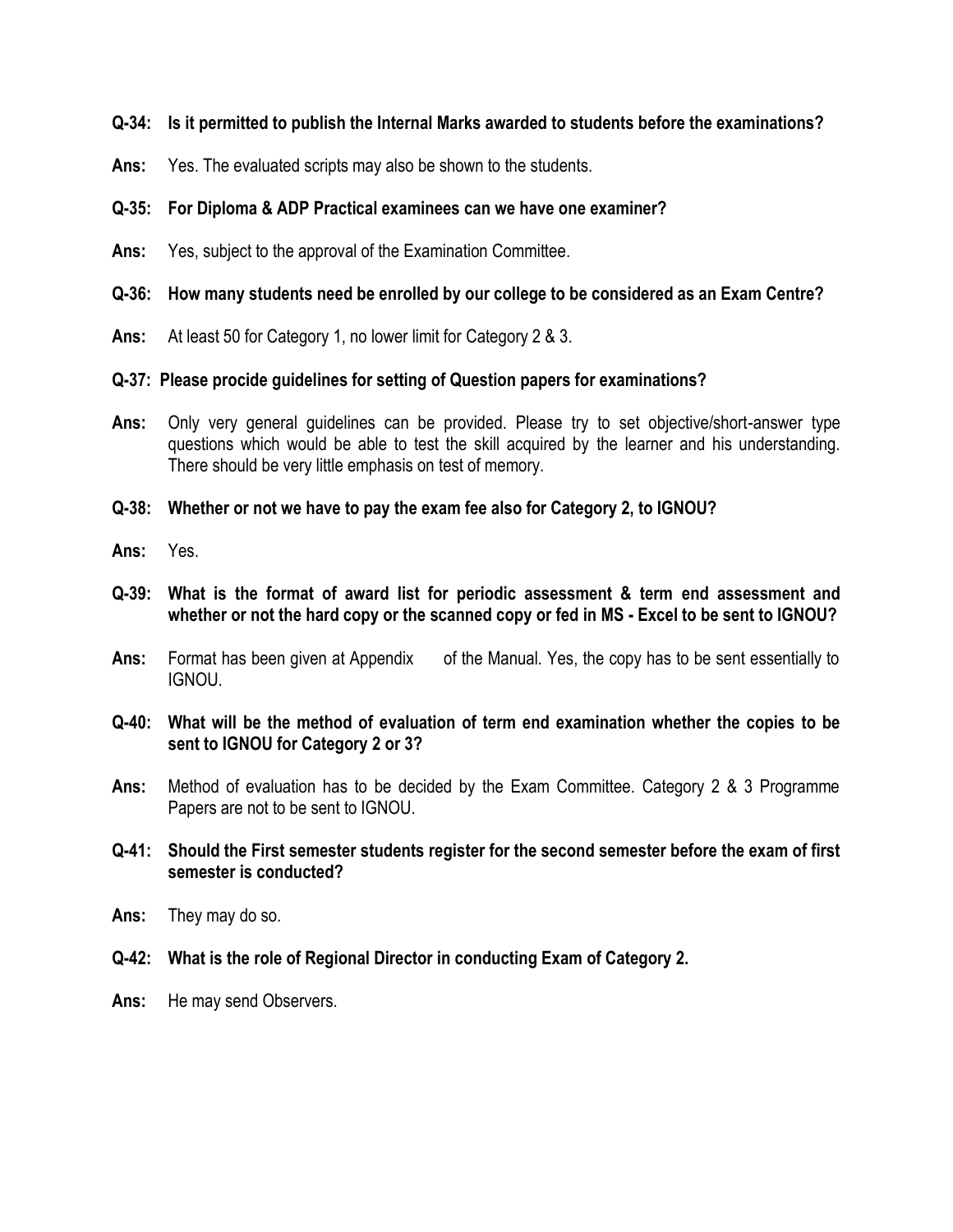**Q-43: In our system internal assessment has three dimentions covering 40 marks**

- **a) Diary maintained for academic progress**
- **b) Project Presentation as per the interest of the students**
- **c) Unit test**

## **Is the above OK?**

**Ans:** Please ask the Exam Committee.

# **Q-44: We would like to start On - Demand Exam. How to go about it?**

- **Ans:** Please send us the comprehensive plan. Question banking must precede such an activity.
- **Q-45: Can we hold examination for the visually impaired students at our institution? Will IGNOU provide amanuensis?**
- **Ans:** Yes. You have to make arrangement for amanuensis. Make sure that he/she is less qualified than the candidate.
- **Q-46:Whether we have to convene Academic/Examination Committee meeting for publishing result?**
- **Ans:** Do so, if you please. It would be a good practice.

## **Q-47: Shall we send the filled-in examination forms to SED IGNOU?**

**Ans:** Please retain the forms at the Community College for Category 2 and 3 Programmes. You have to send the consolidated data to us. Category 1 Programme Form is to be sent to the address given below:

Registrar, SED IGNOU New Delhi – 110068

#### **Q-48:Which system of evaluation is more preferable to the University – grading/awarding marks?**

- **Ans:** Grading is more scientific. However, since every Community College may not be conversant with the Grading System, we are asking them to award marks only. If necessary, we shall convert the marks into grades.
- **Q-49:What are the procedures to be followed prior to the declaration of results of Category-3 programme?**
- **Ans:** You have to send the tabulated marksheets to us subsequent to which IGNOU will declare the result.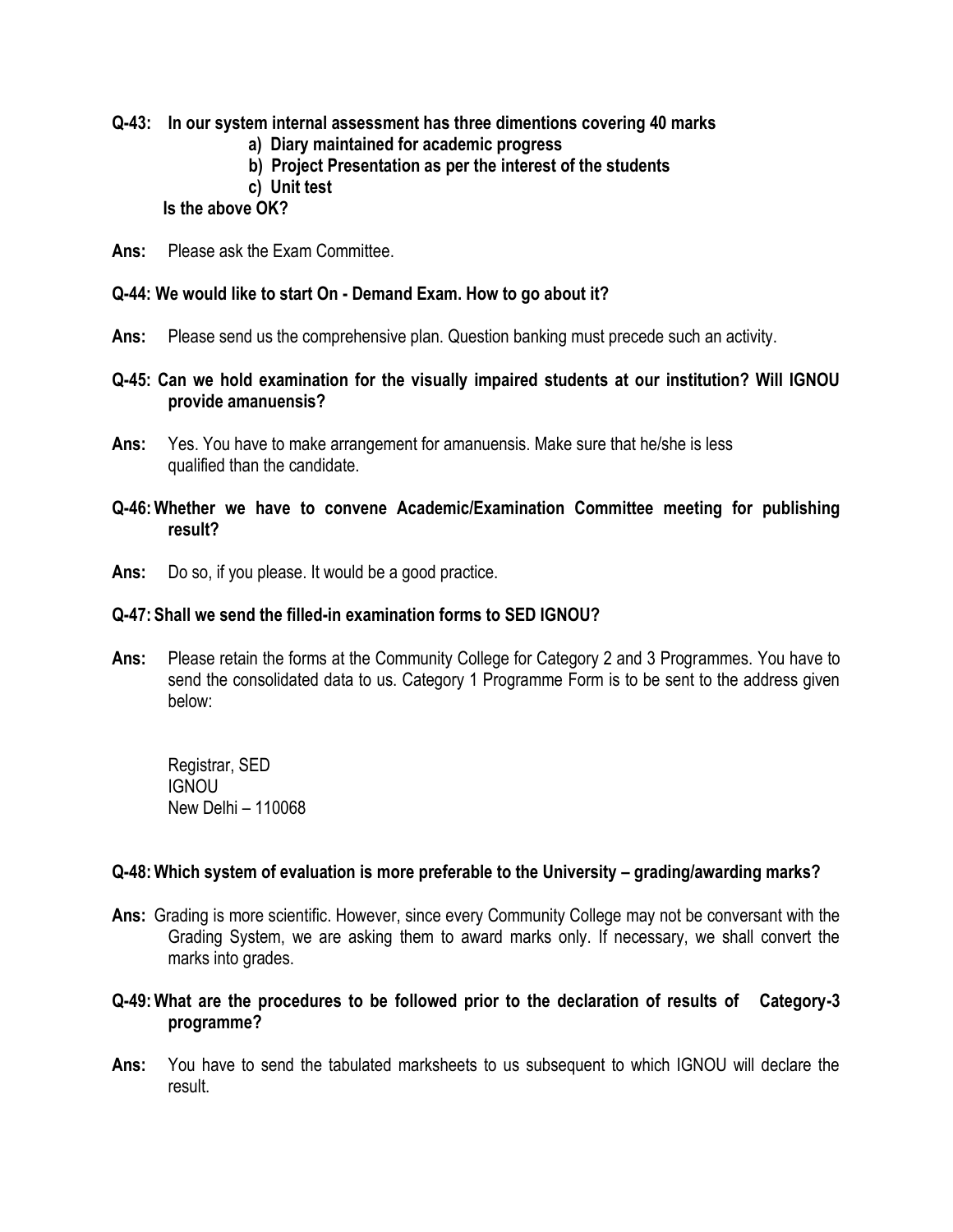- **Q-50:Will there be examinations for Non-Credit Programmes as well? If not, how should Community Colleges evaluate candidates? Can they come up with their own evaluation methodologies?**
- **Ans:** Examinations are to be taken for the non-credit programmes also. The Evaluation Methodologies are in any case to be decided by the Community Colleges and the approval of Academic Committees concerned is to be sought.

# **Q-51:Whether we have to convene Academic/Examination Committee meeting for publishing result?**

Ans. Do so, if you please. It would be a good practice.

# **Q-52:Whether we have to send the marks to IGNOU?**

Ans. Yes. Then only IGNOU will declare the results.

# **Q-53: Shall we send the filled-in examination forms to SED IGNOU?**

Ans. Please retain the forms at the Community College for Category 2 and 3 Programmes. You have to send the consolidated data to us. Category 1 Programme Form is to be sent to the address given below:

Nodal Officer Community College Unit IGNOU, Maidan Garhi New Delhi-110068 (Near Punjab National Bank)

#### **Q-54:Which system of evaluation is more preferable to the University – grading/awarding marks?**

Ans. Grading is more scientific. However, since every Community College may not be conversant with the Grading System, we are asking them to award marks only. If necessary, we shall convert the marks into grades.

# **Q-55:What are the procedures to be followed prior to the declaration of results of Category-3 programme?**

Ans. You have to send the tabulated marksheets to us subsequent to which IGNOU will declare the result.

# **Q-56:How to evaluate projects and award marks? Is there any specific evaluation methodology that we need to follow?**

Ans. The subject expert should be able to do the needful. However, you may take guidance from the Academic and Examination Committees.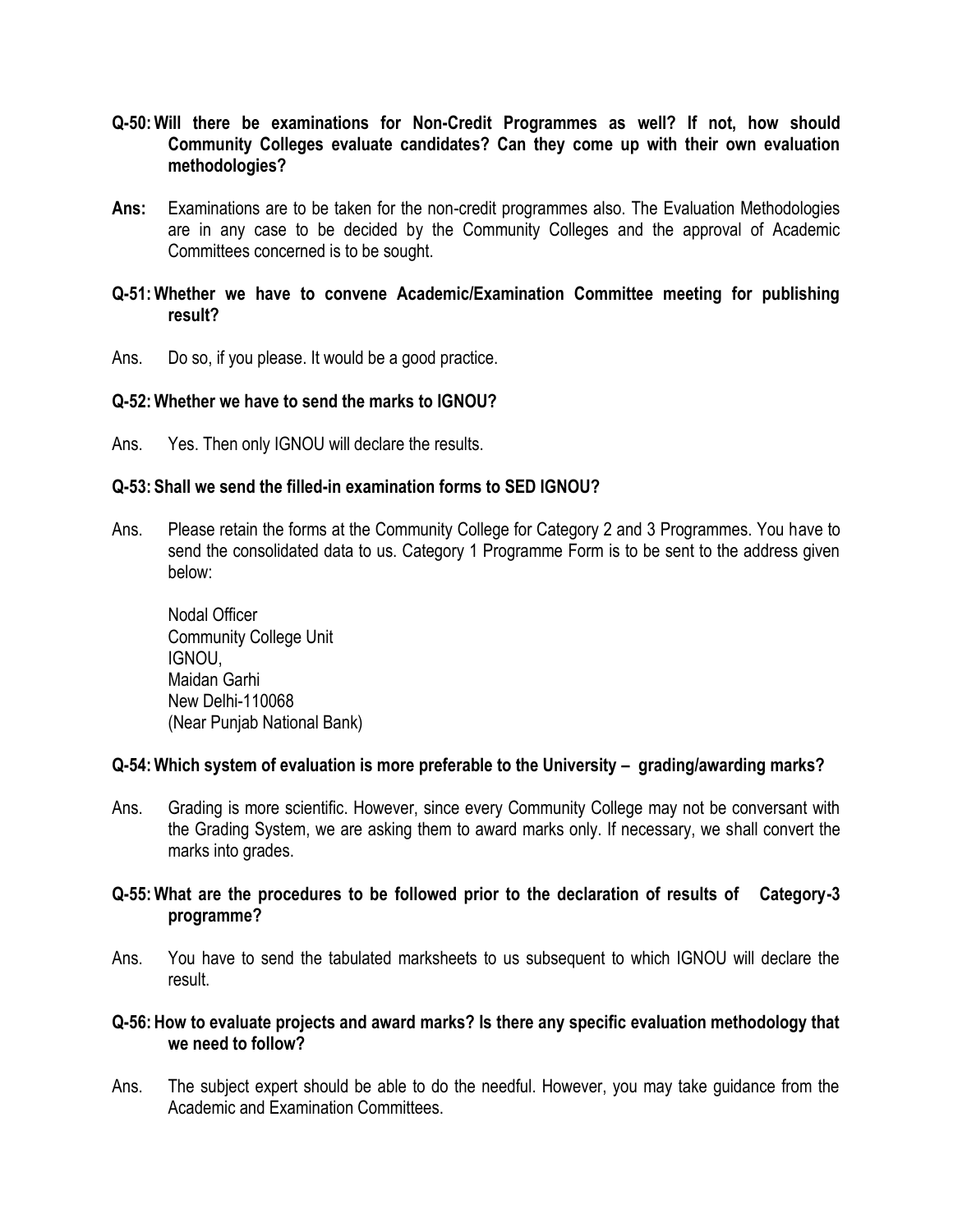- **Q-57:Will there be examinations for Non-Credit Programmes as well? If not, how should Community Colleges evaluate candidates? Can they come up with their own evaluation methodology?**
- Ans. Examinations are to be taken for the non-credit courses also. The Evaluation Methodologies are in any case to be decided by the Community Colleges and the approval of Academic and Examination Committees concerned is to be sought.
- **Q-58: Where would be our examination centre and who will be the invigilator (s) for the examination?**
- Ans. Please see Examination Norms sent through e-mail dated November 12, 2009.
- **Q-59: What is the procedure for submission of Assignments before examination and where to submit and who will evaluate the same and how marks will be added in their result?**
- Ans Assignment form the continuous evaluation component of the total assessment package. Every aspect related to it has to be handled by the Community College concerned.
- **Q-60: How to evaluate the practicals for ADP?**
- Ans: This is to be done as per the evaluation methodology for practicals validated by the academic and the examination committees.
- **Q-61: What is the passing percentage for Continuous evaluation, Term end examination and aggregate?**
- Ans: Continuous Evaluation 40% Term End Examination – 40% and Aggregate – 50%

#### **Q-62: Is there any provision for Grace Marks?**

Ans: Community College will recommend themselves whether they have to give the grace marks or not and how much. However, such a matter should have the validation of the Examination Committee.

#### **Q-63: How the exams will be conducted in Category-3 programme?**

Ans: By the Community Colleges on validation of norms by the examination committees.

# **Q-64: Can the results be passed with Internal examination committee to avoid the tine delay and the expenses? The minutes can be circulated to the external members.**

Ans: Yes. But, if there is any policy related issue, it should be referred to IGNOU.